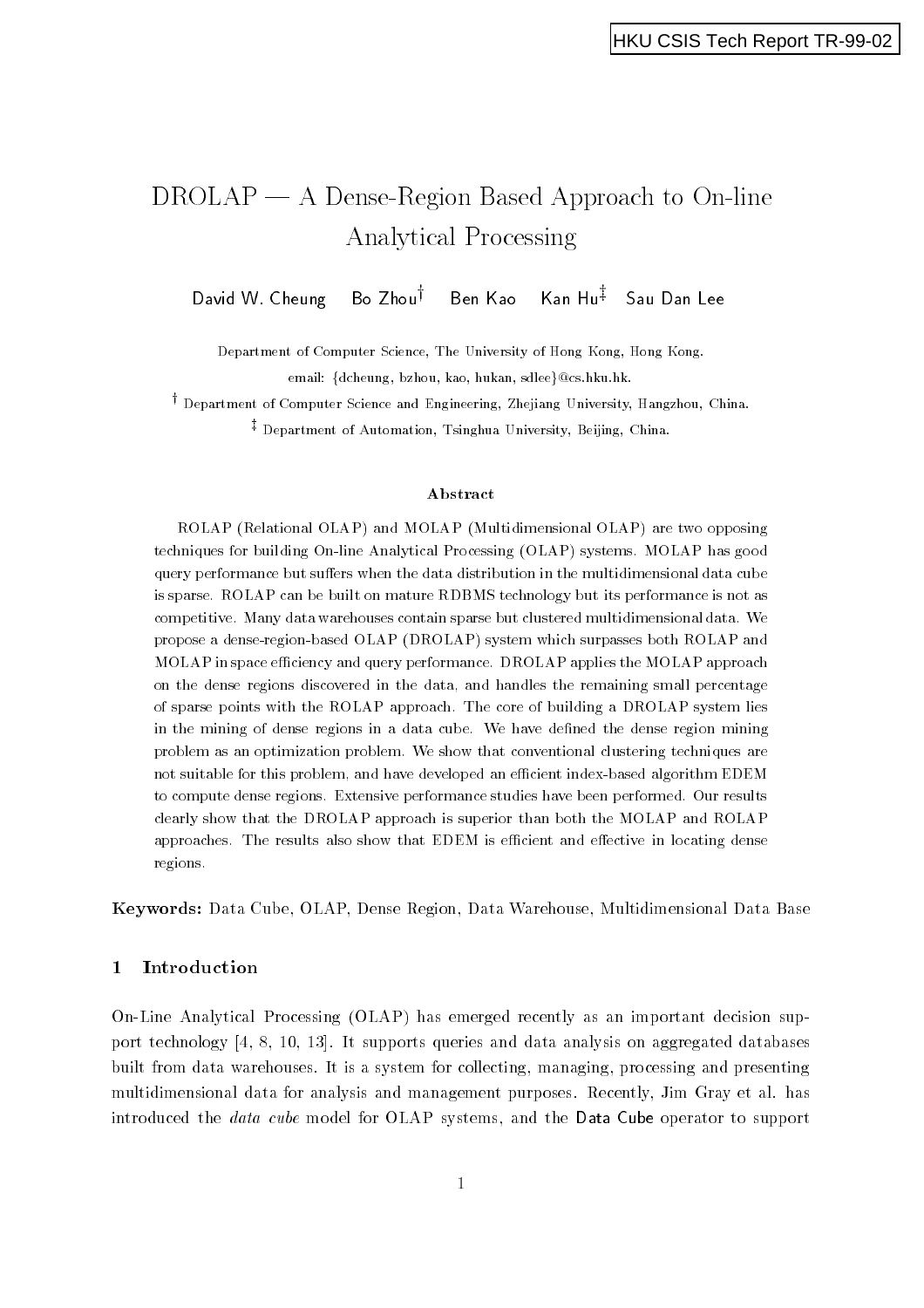multiple aggregates of the group-operator is an  $\alpha$  and the generalization of the group-ofoperator which computes all possible group-bys on n given attributes

Currently, there are two dominant approaches to implement data cube: Relational OLAP  $(ROLAP)$  and Multidimensional OLAP  $(MOLAP)$  [1, 14, 18]. ROLAP stores aggregates in relation tables in traditional RDBMS; MOLAP, on the other hand, stores the aggregates in multidimensional arrays. In  $[19]$ , the advantages and shortcomings of these two approaches are compared. Due to the direct access nature of arrays, MOLAP is more efficient in processing queries  $[9]$ . On the other hand, ROLAP is more space efficient for a large database if its aggregates have a very sparse distribution in the data cube. ROLAP, however, requires extra cost to build indices on the tables to support queries Relying on indices handicaps the ROLAP approach in query processing performance. In short, MOLAP is more desirable for query performance but is very space-inecient if the data cube is sparse In many real applications unfortunately, sparsity is not uncommon.

The challenge here is how we could integrate the two approaches into a data structure for representing a data cube that is both query- and storage-friendly It has been recognized widely that the data cubes in many business applications exhibit the dense-regions-in-sparsecube property. In other words, the cubes are sparse but not uniformly so. They are often "lumpy", i.e., their data points are not distributed evenly throughout the multidimensional space, but are mostly clustered in some *dense regions*. The density of these regions are much higher than the average density of the whole space. For instance, a supplier might be selling to stores that are mostly located in a particular city. Hence, there are few records with other city names in the supplier's customer table. With this type of distributions, most data points are gathered together to form some dense regions while the remaining small percentage of data points are distributed sparsely in the cube space

It is easy to see that if these dense regions can be discovered some how, then each one of them can be represented by a highly dense array, and MOLAP fits in perfectly for these individual dense regions. It not only supports fast retrieval, but also has very good space efficiency. The  $left-over$  points, which usually constitute a small percentage of the whole data set, would best be represented using ROLAP for space eciency Because of its small size the ROLAP-represented sparse data can be accessed efficiently by indices on a relational table. The overhead of using pure ROLAP is much reduced Our Dense-Region-based OLAP DROLAP approach to an efficient data cube representation is based on the above observation.

Following the above discussion, if dense regions can be identified, we can build a DROLAP system in the following way:  $(1)$  store each dense region in a multidimensional array (small MOLAP build a R-tree index on the small MOLAPs store all the sparse points not in any dense region in a ROLAP; Figure 1 illustrates such a structure. To answer a query, the R-tree index is searched to locate the relevant dense regions The correponding small MOLAPs are retrieved on which the query is applied as in a traditional MOLAP system. Also, the ROLAP for sparse points is searched via the supporting indices We remark that for a data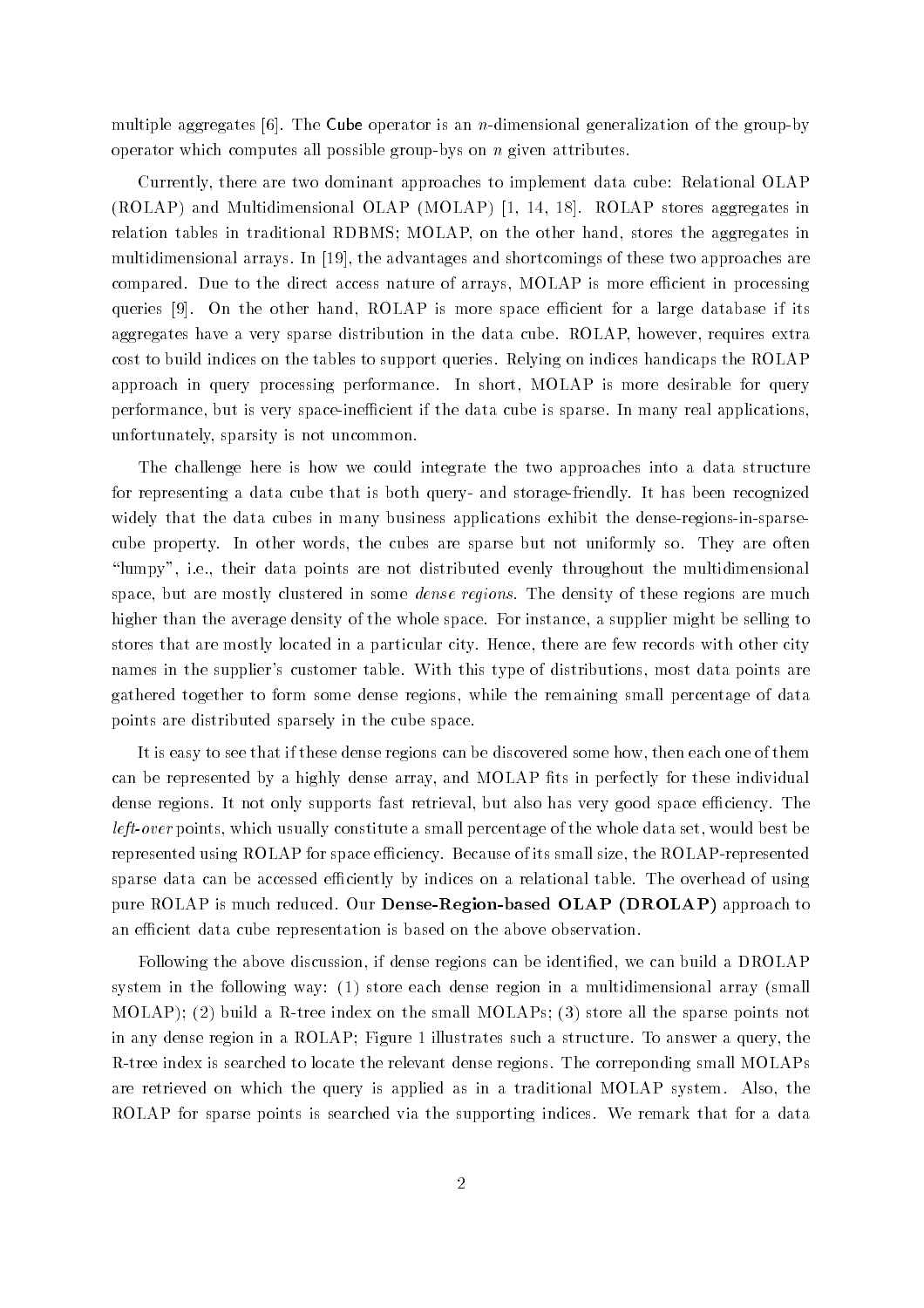cube with a small sparse point population that the ROLAP table and the ROLAP table and the R-S-C-C-C-C-C-C-C-C be stored in main memory for efficient query processing. A fast query reponse time and small  $I/O$  cost thus ensues.



Figure Dense regions and sparse points indexed by a R-tree like structure

Our dense-region based data structure has clear advantages over either the MOLAP or the ROLAP approaches. In a MOLAP system, the data cube is usually partitioned into many equal-sized chunks Compression is applied on sparse chunks to reduce the storage requirement [18]. Consequently, processing a query involves retrieving and decompressing many chunks. DROLAP, on the other hand, only stores (in MOLAPs) regions that are dense, thus avoiding the decompression problem

Comparing with the ROLAP approach DROLAP inherits the merit of fast query performance from MOLAP, because most of its data are stored in dense arrays. DROLAP is also more space efficient because only the measure attributes are stored in the dense arrays, not all the attributes as in ROLAP. Moreover, ROLAP requires building "fat" indices which could consume a lot of disk space, sometimes even more than the tables themselves would take  $[8]$ .

We note that the DROLAP data organization is based on three well-studied structures namely, MOLAP, ROLAP, and index trees. Realization is thus straight forward once dense regions are identified. Our contribution is in the study of three fundamental issues which make DROLAP possible. First, what constitutes a dense region? Second, given a data cube, how one could efficiently and effectively identify the dense regions. Third, how much performance gain (in terms of space and query response time) DROLAP can achieve over MOLAP and ROLAP.

The rest of this paper is organized as follows. In Section 2, we first define formally the dense-region-mining problem We will show that many available techniques such as clustering or classication are independent in locating dense regions are given by  $\mathbb{F}_2$  such as  $\mathbb{F}_2$  such as  $\mathbb{F}_2$ traversing the whole cube checking density at each sub-space is possible but vastly inecient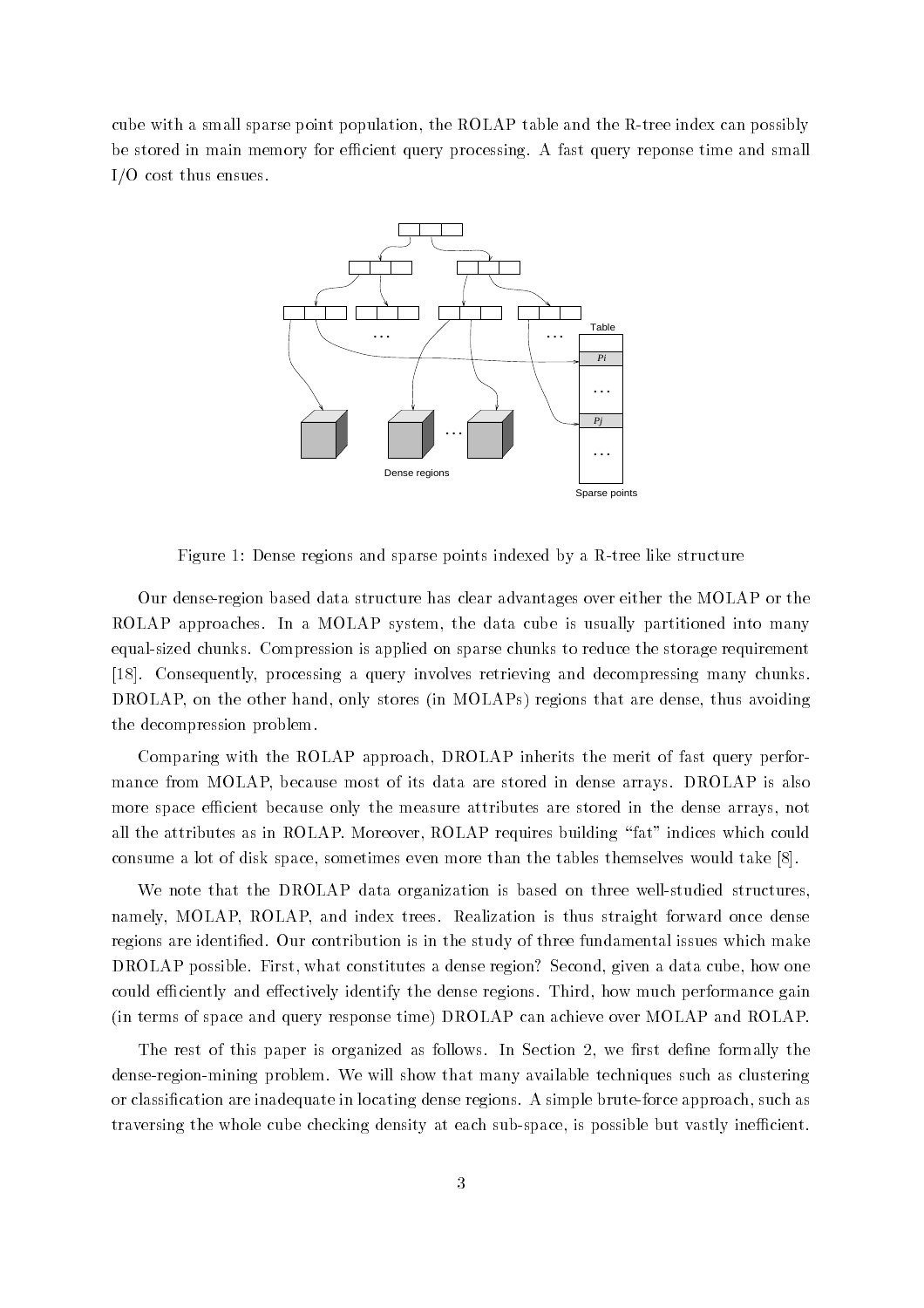In Section we develop an ecient algorithm EDEM Ecient DEnse region Mining for mining dense regions in a data cube. The idea is to wisely reduce the search space to cover only those regions that can be parts of some dense regions. To study performance, we implemented a DROLAP system and compared it with MOLAP and ROLAP. We present the results in Section 4. Our results clearly show that DROLAP performs better than both MOLAP and ROLAP in space efficiency and query performance. Finally, we conclude our paper in Section 5.

#### $\boldsymbol{2}$ Problem Definition and Related Works

In this section we formally dene the dense-region-mining problem To simplify our discussion we first define some terms. We assume that each dimension (corresponding to an attribute) of a data cube is discrete, that it covers only a finite set of values.\* We consider the whole data cube space be partitioned into equal-sized cel ls A cell is a small rectangular sub-cube A cell that contains at least one data point is called a *valid cell*. The *volume* of a cell is the number of possible distinct tuples in the cell A region consists of a number of cells The volume of a region is the sum of the volume of its cells The density of a region is equal to the number of data points it contains divided by its volume

One may be tempted to define a dense region to be one whose density is larger than a certain user-pupper in the density minimum three says minimum if  $\mu$   $\mu$   $\mu$   $\mu$ inside a region is non-uniform anomaly occurs For example in Figure region C has a high density ( $\gg \rho_{min}$ ), but the area around C inside region D is empty. (Like popcorn: not much substance on the outside, but real hard kernel within.) The overall density of region  $D$  could be larger than  $\rho_{min}$  and we would have regarded D as a dense region and we would have stored it as an array. This wastes space because storing the smaller region  $C$  is already sufficient. Also, any query that falls only on the region D-C would cause the system to retrieve and process the s MOLAP representing  $D$ , only to find a null answer set. It thus wastes time as well.

One modification to the simple dense region definition is to require that every cell in the region be denser than  $\rho_{min}$ . The problem of this definition is that it may result in too many sparse points and too many small dense regions For example region A has a good-enough overall density, but unfortunately, a few cells of A just fall short of meeting the  $\rho_{min}$  density requirement (think of  $A$  as a piece of swiss cheese). Requiring the density of every cell of a dense region be greater than the threshold has two adverse effects. First, it would break the region up into many smaller regions enlarging the R-tree index Second the data points of the "holes" are considered sparse, enlarging the ROLAP table. Both of these factors degrade the system's performance.

The popcorn and swiss cheese anomalies can be avoided if in addition to the total density requirement  $(\rho_{min})$ , we also require that each cell in a region be denser than another (smaller) density threshold,  $\rho_{low}$ , for that region be considered a dense region.

If the attribute is continuous e-g- a persons height we quantize its range into discrete buckets-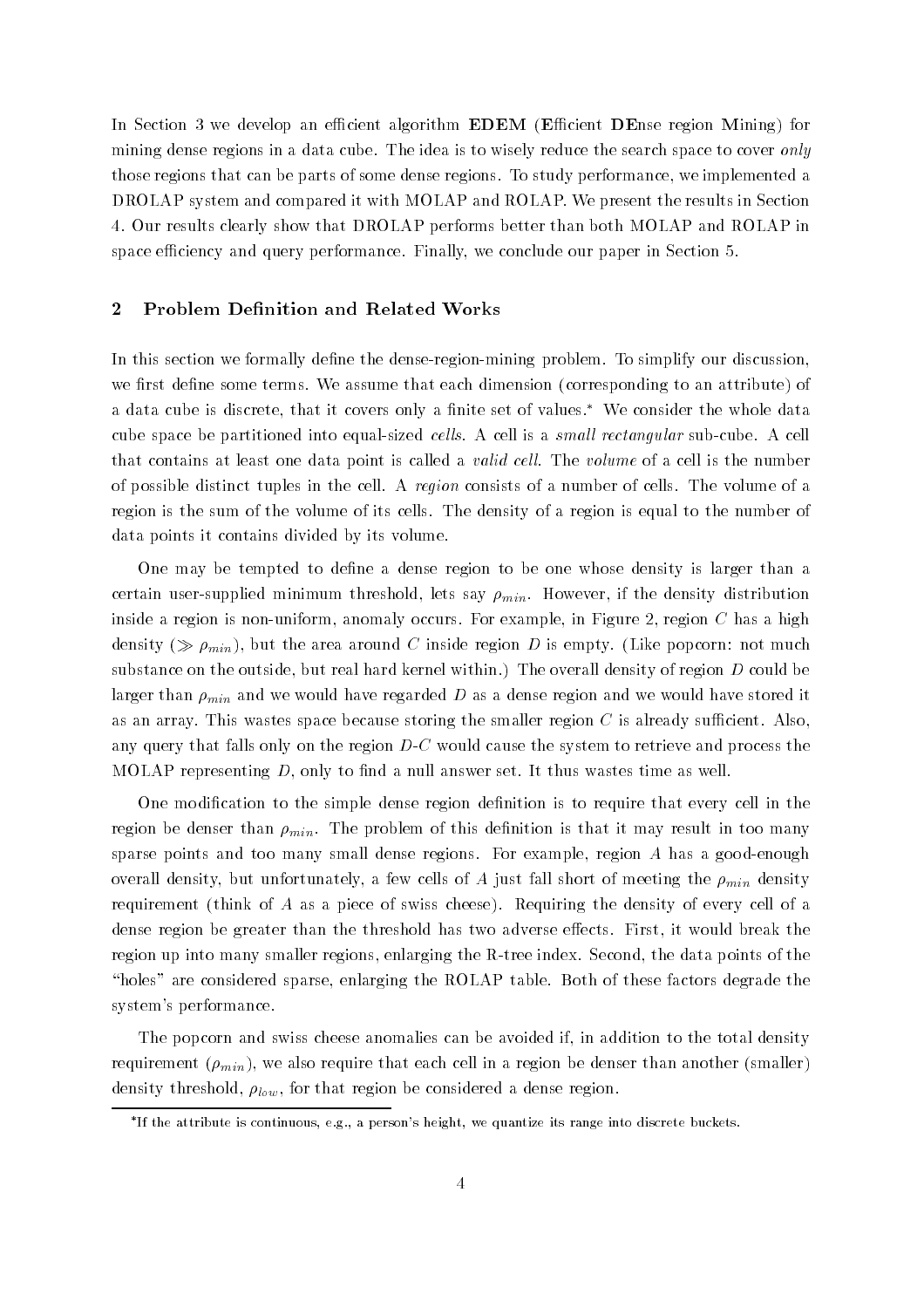Another concern about the definition is the minimum volume of a dense region. Technically, a cell whose density is larger than  $\rho_{min}$  can be considered as a dense region. Therefore, it is technically correct to consider the set of dense regions be the set of *dense cells*, and everything else goes to the sparse point ROLAP table. Although simple, this trivial approache again we are tree in a large Rolandian and large Rolandian and large Rolandian and large Rolandian and large Rolandian and large Rolandian and large Rolandian and large Rolandian and large Rolandian and large Rolandian and larg we require that each dense region be bigger than a minimum volume,  $V_{min}$ . Also, the objective of a dense-region nding algorithm should be to maximize the coverage or the volume of the dense regions found over the data points This would reduce the number of dense regions as we are the number of sparse points points resulting in a lease if the material and Roland Table



Figure 2: Two control density thresholds for dense region

#### $2.1$ Problem Statement

With the previous discussion, we formulate the dense region mining problem as the following optimization problem. Let  $S = D_1 \times D_2 \times \cdots \times D_d$  be a *d*-dimension data cube such that, for  $1 \leq i \leq d$ ,  $D_i = \{x | x \in A_i, L_i \leq x \leq H_i\}$  is a range in a totally ordered domain  $A_i$ . bounded above and below by  $H_i$  and  $L_i$  respectively. The data cube contains a set of data points  $D = \{v_1, v_2, ..., v_n\}$ , where D is a subset of S. The data cube S is partitioned into equal the cells such that the cell length on the i-mension interaction is the i-mension is the interaction in divided into  $cn_i = (H_i - L_i)/c_i$  equal intervals. We use  $CP = \langle c_1, c_2, \cdots, c_d \rangle$  to denote a cellbased partition of  $S$ . We use cell as the basic unit to reference the coordinates of regions. We use  $r = \left[\left(l_1, l_2, \dots, l_d\right), \left(h_1, h_2, \dots, h_d\right)\right]$  to denote a rectangular region representing a subspace whose pro jection on the i-dimension is the interval Li cili- Li cihi The volume of a region is the total number of data points that can be filled into the region. The density of a region  $r$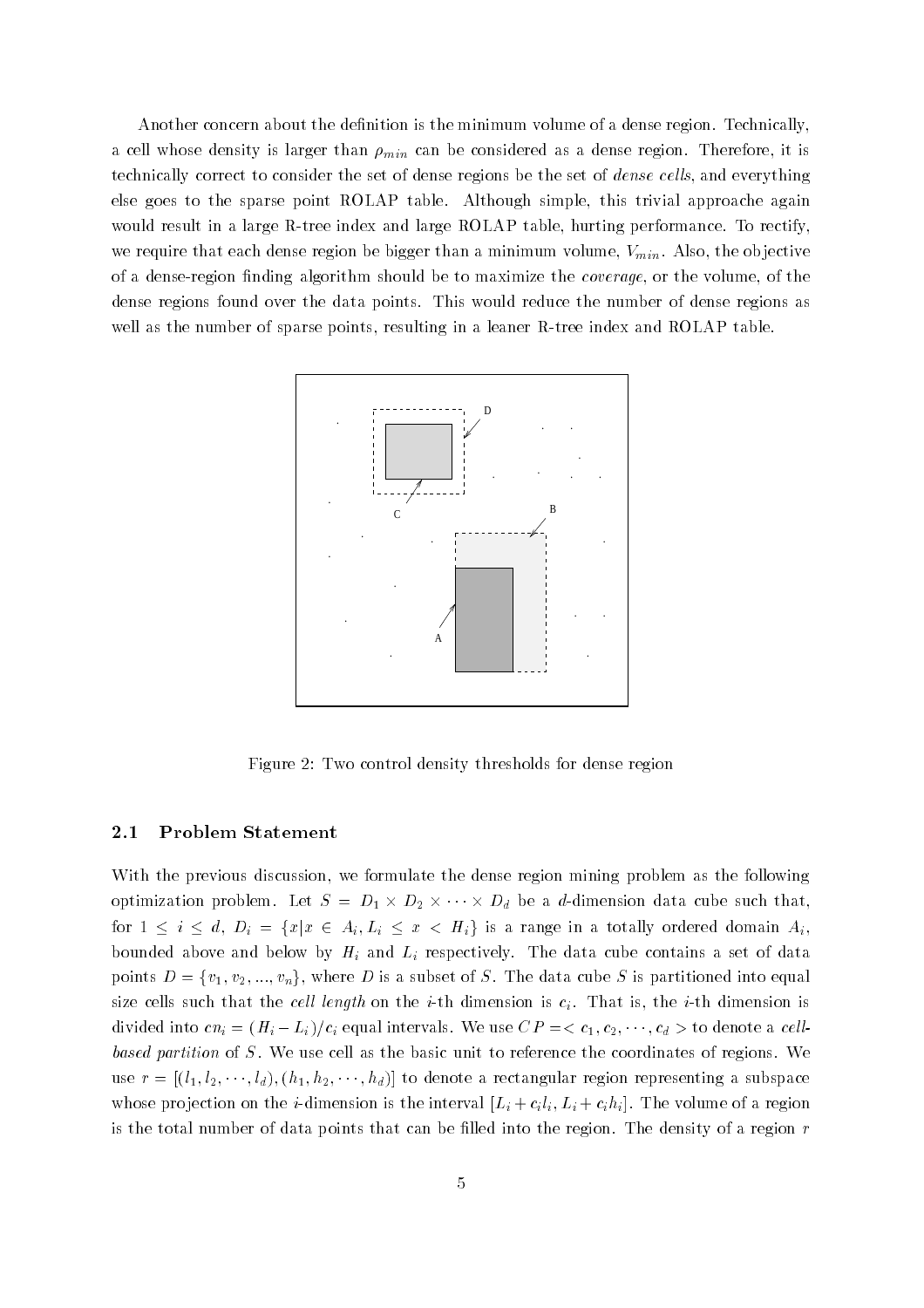is the number of data points that fall in  $r$  divided by the volume of  $r$ . We denote the volume of a region r by  $V_r$ , and its density  $\rho_r$ . (We sometimes use  $\rho(r)$  to denote  $\rho_r$  for presentation.)

Given a data cube S, a set of data points D in S, a cell based partition  $CP$  on S, together  $\mathbf{r}$  in and VMIN computations in S is to solve regions in S is to solve regions in S is to solve regions in S is to solve regions in S is to solve regions in S is to solve regions in S is to solve regions in S is to s the following optimization problem

| Objective: | Maximize $\sum_{i=1}^{m} V_{dr_i}$ , for any set of non-overlapping rectangular regions $dr_i$ , |
|------------|--------------------------------------------------------------------------------------------------|
|            | $(i = 1, \dots, m)$ , in the cube S                                                              |
|            | Constraints: $\rho_{dr_i} \ge \rho_{min}, \forall i = 1, \dots, m;$                              |
|            | $V_{dr_i} \geq V_{min}, \forall i = 1, \cdots, m;$                                               |
|            | $\forall i = 1, \dots, m$ for each cell cl in $dr_i$ , $\rho_{cl} \geq \rho_{low}$ .             |

Table 1: Problem statement of dense region computing

The problem of mining dense regions is to nd a maximal set of non-overlapping rectangular regions such that the density of each one of them is larger than  $\rho_{min}$ , volume larger than  $V_{min}$ , and the density of each cell in the regions is larger than  $\rho_{low}$ . In the above definition,  $\rho_{min}$  is a user specified minimum density threshold a region must have to be considered dense. The parameter  $\rho_{low}$  is specified to avoid the inclusion of empty and low density cell. The parameter  $V_{min}$  is used to specify a lower bound on the volume of a dense region.

#### Possible techniques

Finding dense regions in high dimensional space is a non-trivial problem It has been suggested that techniques such as image analysis, decision tree classification, and clusterization can be used for these purpose  $[9, 15]$ . However, our investigation finds out that none of these can deliver a suitable solution

The techniques of grid generation in image analysis are similar to finding dense regions in a data cube papa menggarang telah menentum termanan di dimensions that are manageable by these techniques are is restricted to at least  $\mathbb{R}^n$  is at least  $\mathbb{R}^n$  in a data cube analysis analysis  $\mathbb{R}^n$ algorithms do not scale up well for higher dimensions and they require scanning the entire data set multiple times, which makes them infeasible in handling large databases.

Decision tree classifier also suffers major efficiency drawbacks if it is used for mining dense regions. For example, the SPRINT classifier [16] generates a large number of temporary files during the classification process. This causes numerous  $I/O$  operations and demands large disk space. To make things worse, every classification along a specific dimension may cause a splitting on some dense regions resulting in serious fragmentation of the dense regions Costly merges are required subsequently to remove the fragmentation. In addition, many decision tree classifiers cannot handle large data set because they require all or a large portion of the data set reside permanently in memory

Dense region mining sounds and looks similar to clusterization. However, conventional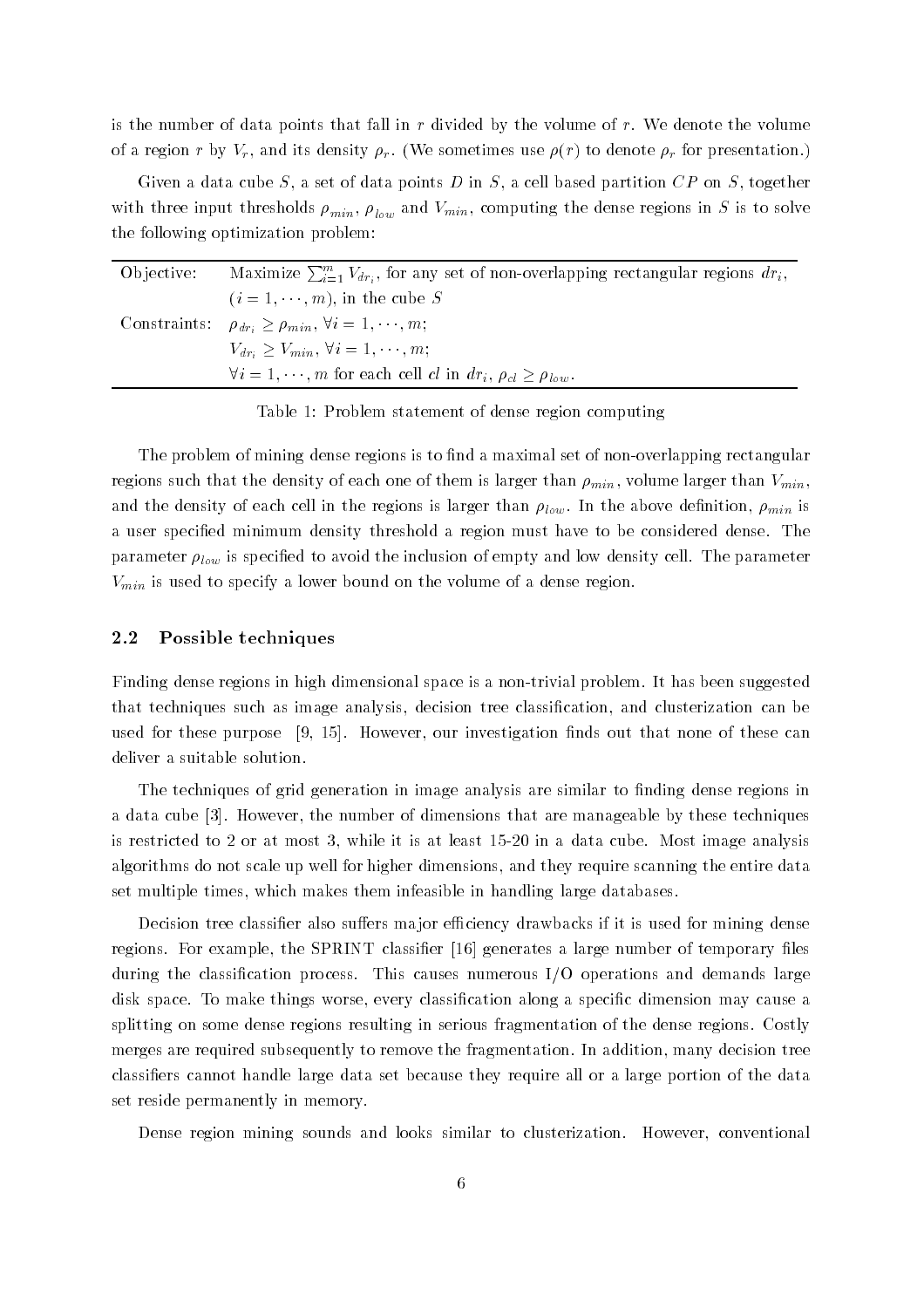clustering technique was not designed for this purpose, and hence cannot deliver a suitable answer Firstly dense regions are non-overlapping rectangular regions with high enough density General clustering algorithms produce non-rectangular clusters Using minimum bounding boxes of the clusters may violates the density requirement and overlapping may be introduced  $\mathbf{B}$ assign points to clusters by optimizing some distance-based constraint In some cases points on the border of a dense region may be assigned to the cluster of another dense region Figure shows a simple case  $\mathcal{L}_\mathbf{A}$  are three density regions and some sparse points  $\mathbf{I}_\mathbf{A}$  are the conventional some space points and some space  $\mathbf{I}_\mathbf{A}$ mean clustering algorithm k is set to set to all would divide the middle the middle the middle the parts going to the dierent clusters This result is unacceptable for our purpose Thirdly conventional clustering technique does not distinguish between points in the dense regions and sparse points; they are treated equally and are assigned to different clusters together. Hence, the sparse points could perturb the shape of the clusters resulted signicantly It is essentially infeasible to use the results to form rectangular dense regions



Figure Use k-means clustering algorithm to nd dense regions

#### 2.3 Related Works

Besides the conventional clustering techniques, recently, there have been some works in the area of clusterization in large databases CLARANS is a partition technique which improves the medical methods projection and intervalse the intervalse and and adopts and adopts and adopts and approximate technique for clustering in large database  $[17]$ . CURE is another algorithm that uses sampling and partitioning to develop a more effective clustering technique  $[7]$ . However, all these techniques are distance- was the same problems as the same problems as the same problems as the conven technique if they were applied to solve our dense region problem In the orthogonal direction some density-based algorithms have been proposed recently for clustering on large databases In the following, we will discuss their applicability in our problem.

 $\blacksquare$  based clustering algorithm algorithm algorithm  $\blacksquare$ density constructed in a multiple continue of the content of the multiple data spaces in a cell-space of the c algorithm The resulted clusters are described in the form of DNF expressions Eventhough the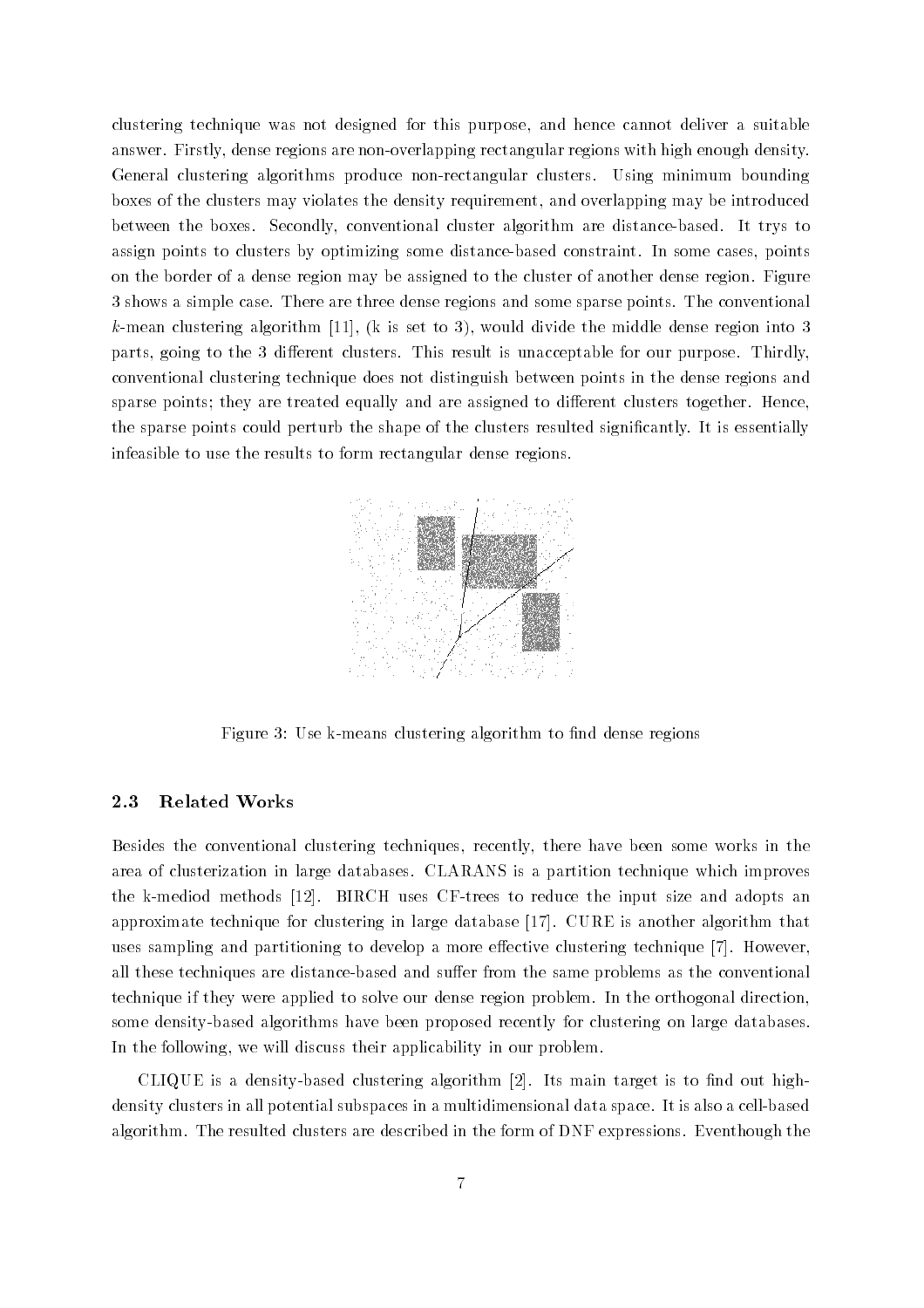dense clusters discovered by CLIQUES are constructed from dense cell, it does not guarantee  $\mathbf{B}$  and the clusters foundation be saw-toothed and the clusters found can be saw-toothed and there may be holes inside a cluster One way to make use of these clusters for our purpose is to apply bounding boxes on these clusters which very often would violate the density requirement Another way to satisfy the requirement is to disect the clusters into rectangular fragments. This fragmentation, as has been pointed out, would not be favorable in terms of query performance. Another issue of applying CLIQUE is that it requires a cluster and all its cells to satisfy one single density threshold. Therefore, it cannot deliver dense regions which have a high enough total density but have some less dense sub-regions The last issue is the performance of CLIQUE If we want to compute dense regions with good accuracy, then the cell size cannot be too big, and the number of cells would be very large, in particular, when the number of dimensions is high. In this case, the number of combinations that CLIQUE has to check in the first few passes could be overwhelming; also it will have to scan the database many times to go through all possible subspaces. The performance is not acceptable for our purpose.

Another density-based clustering algorithm DBSCAN has been proposed in  The key idea of DBSCAN is that for each point to be absorbed into a cluster, (except those on the border), a fix size neighborhood of it must be dense — there must be enough data points in the neighborhood as measured against a threshold. DBSCAN has two nice features.  $(1)$  It can separate sparse points (noise) from the clusters.  $(2)$  It can discover clusters of unusual shapes such as those in Figure 4. For our dense region mining problem, it is possible to derive a neighborhood size and a density threshold from the given  $\rho_{min}$  for DBSCAN. However, in general, it would not be able to guarantee rectangular shape. With some modification, it may be possible for DBSCAN to deliver rectangular shape regions; however, it will be difficult to guarantee the density requirement for the clusters in that case. In particular, same as  $CLIQUE$ , DBSCAN can guarantee that the density of the neighborhoods and that of the whole cluster satisfy the threshold  $\rho_{min}$ ; however, it won't be able to find out those dense regions in which some sub-density below minds  $r_{min}$  min but above  $r_{low}$ .



Figure 4: Clusters discovered by DBSCAN.

Eventhough many works have been done in clusterization, as has been pointed out, all distance-based technique cannot be used to solve our problem The few proposed density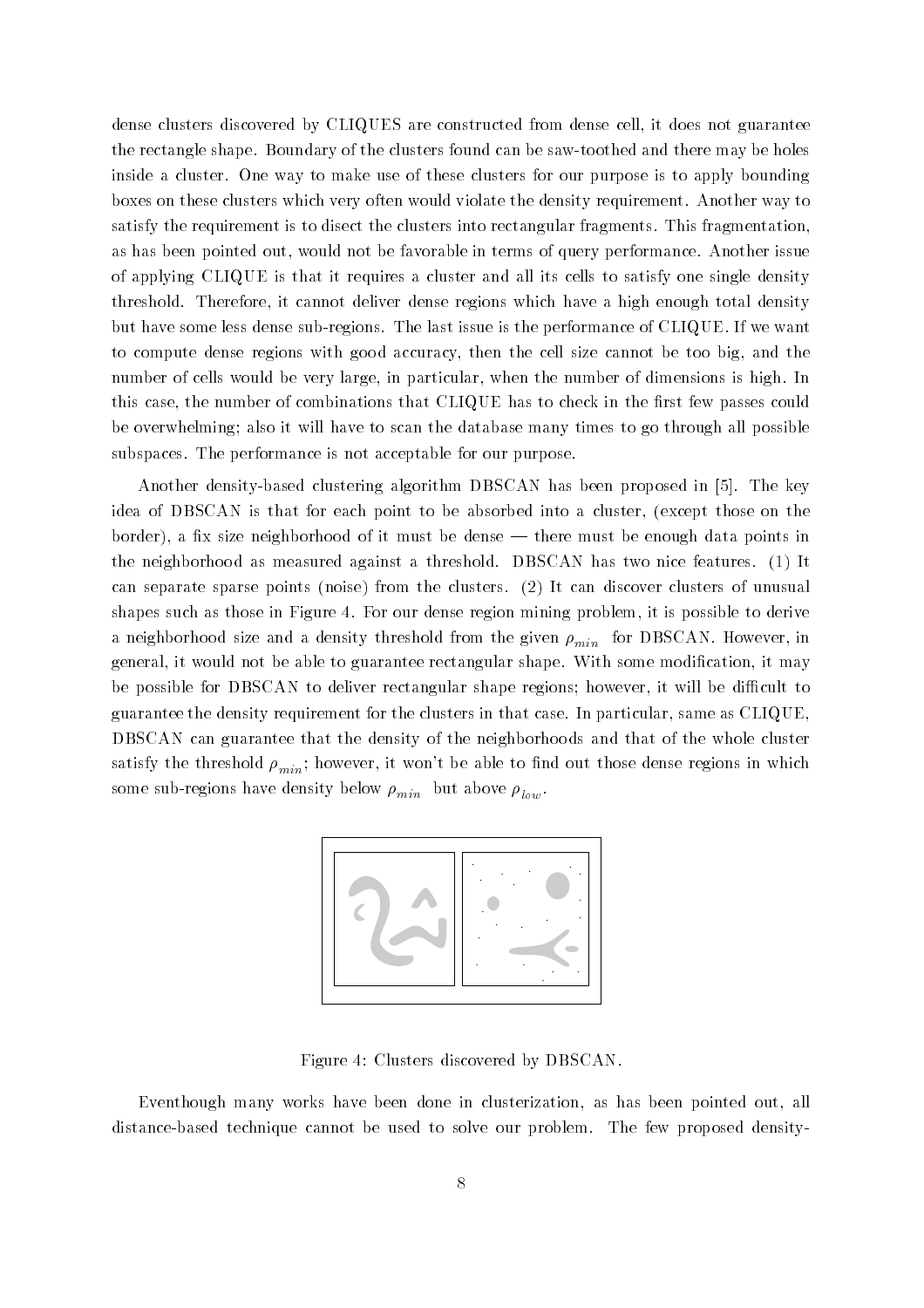based were neither designed for this purpose. Our contribution, besides proposing the DOLAP approach to integrate MOLAP and ROLAP, is the development of an efficient algorithm for mining dense regions in a data cube

## The EDEM Algorithm for Mining Dense Regions

 $\alpha$  and the connected set of cells each of which has a density has a density has a density higher than  $\alpha$ following, we will call this type of cells *admissable cells*. Among the admissable cells, those that have density higher than  $\rho_{min}$  is called *dense cells*. Also, any cell which is not empty is called a valid cell. Hence, a dense region must be a connected set of admissable cells. One way to discover dense regions is to use a multi-dimensional array to represent all the cells in the data cube and store the number of data points of each cell in the array Then the cube space can be traversed along all possible directions to locate and grow dense regions This is very inefficient, the array in general would be very large and could not be stored in the memory. Also, many cells in the array are empty and contribute nothing to the mining of dense regions. Another approach is to use a tree-like data structure to store and index all the valid cells This would require much less memory space; however, locating neighbouring cells in a dense region may need to traverse many nodes on the tree. So, neither of these two approaches is an ideal solution. We have integrated these two approaches into the much more efficient algorithm EDEM

Followings are the three main steps of the EDEM A cell-based k-d tree is built to store the valid cells in the data cube together with the number of points in each cell We have observed that if the leaf nodes in the tree are small enough, then every dense region must touch some boundaries of some leaf nodes. Therefore, dense regions can be grown from the boundaries of the leaf nodes. (2) Dense region covers are then grown inside some leaf nodes from their boundaries, and these covers will contain all the dense regions in the nodes. Subsequent search of the dense regions are restricted in these covers most importantly, with the will of these covers will be on the order of that of the dense regions and hence is much smaller than the whole cube. The cells in each cover can then be traversed to non-then be traversed to non-then be traversed to non-then be traversed to non-then be traversed to non-then be traversed to non-then be the exact dense regions in the exac cover Note that most leaf nodes corresponding to sparse regions would not be involved in the covers grown in step  $(2)$ . This effectively prune away most of the sparse regions in the searching in step above The algorithm EDEM has two important merits a it can identify very efficiently a set of small subspaces, the covers, for finding the dense regions; (b) the searching is limited in each cover separately; there is no need to traverse between covers. In the following, we will explain the techniques in EDEM in details

which distribute the valid cells in the data clear the valid cells in the set of the set of the set  $\alpha$ of data point D, the cell which it belongs to will be inserted on the tree. Besides the cell coordinates the tree also keep track of the number of points in each cell K-d tree is very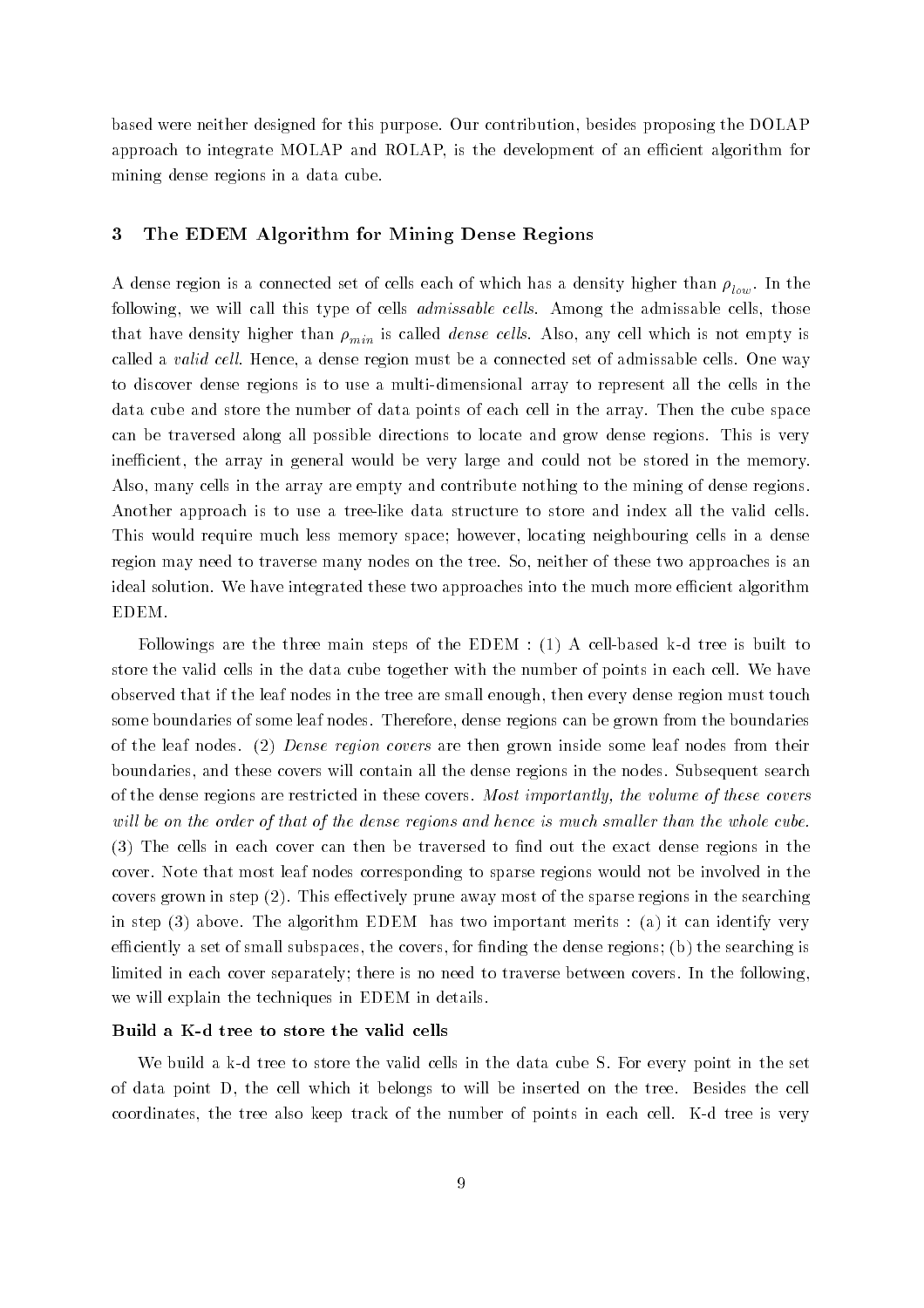suitable for our dense region mining problem, because every node splitting is done along one dimension. Hence, the resulted nodes are in fact rectangular regions in the cube space such that the union of all the leaf nodes covers the whole space. The following theorem defines the splitting criteria our contract of the contract of the contract of the contract of the contract of the contract of the contract of the contract of the contract of the contract of the contract of the contract of the contrac

The minimum volume of a dense region-dense region-dense region-dense region-dense region-dense region-dense regioncell. Let R be a rectangular subspace in the data cube S. If the number of admissable cells in R is less than Vminn Vch and the dense region can be completely contained in Re

Proof Since the volume of a dense region must be larger than Vmin it must contain at least  $V_{min}/V_{cl}$  admissable cells. Hence no dense region can be completely contained in R.

Following Filesian F, we spill a leap items in the konstruction is node in the whenever provided the admissable cells. By doing that, we can guarantee that a dense region will always touch some boundary of some leaf node, i.e., it can never be contained in a single node without touching any boundary, Figure 3 shows the case that a dense region is split and the dense region is split and a ktree



Figure 5: Dense regions split across boundary

#### Grow dense region covers from boundary

Let R be the region associated with a leaf node of the k-d tree which has been built previously to store the valid cells. Let A be the set of admissable cells in R. (In the following, when we say dense region in R, we mean the part of a dense region that falls in  $R$ .) If the minimum bounding box  $MBR(A)$  of A does not touch any boundary of R, then according to Theorem 1, R cannot contain any dense region, and hence can be ignored in the mining of dense regions. On the other hand, if this is not the case, then we will grow covers from the boundary to contain the dense regions in R

Suppose MBR(A) does interest with some boundary of R. Let k be a boundary (a  $d-1$ dimension hyperplane) of R. Let  $B \subseteq A$  be the set of admissable cells touching k. Let P be the projection of  $MBR(B)$  on k. It is straight forward to see that the projection on k of any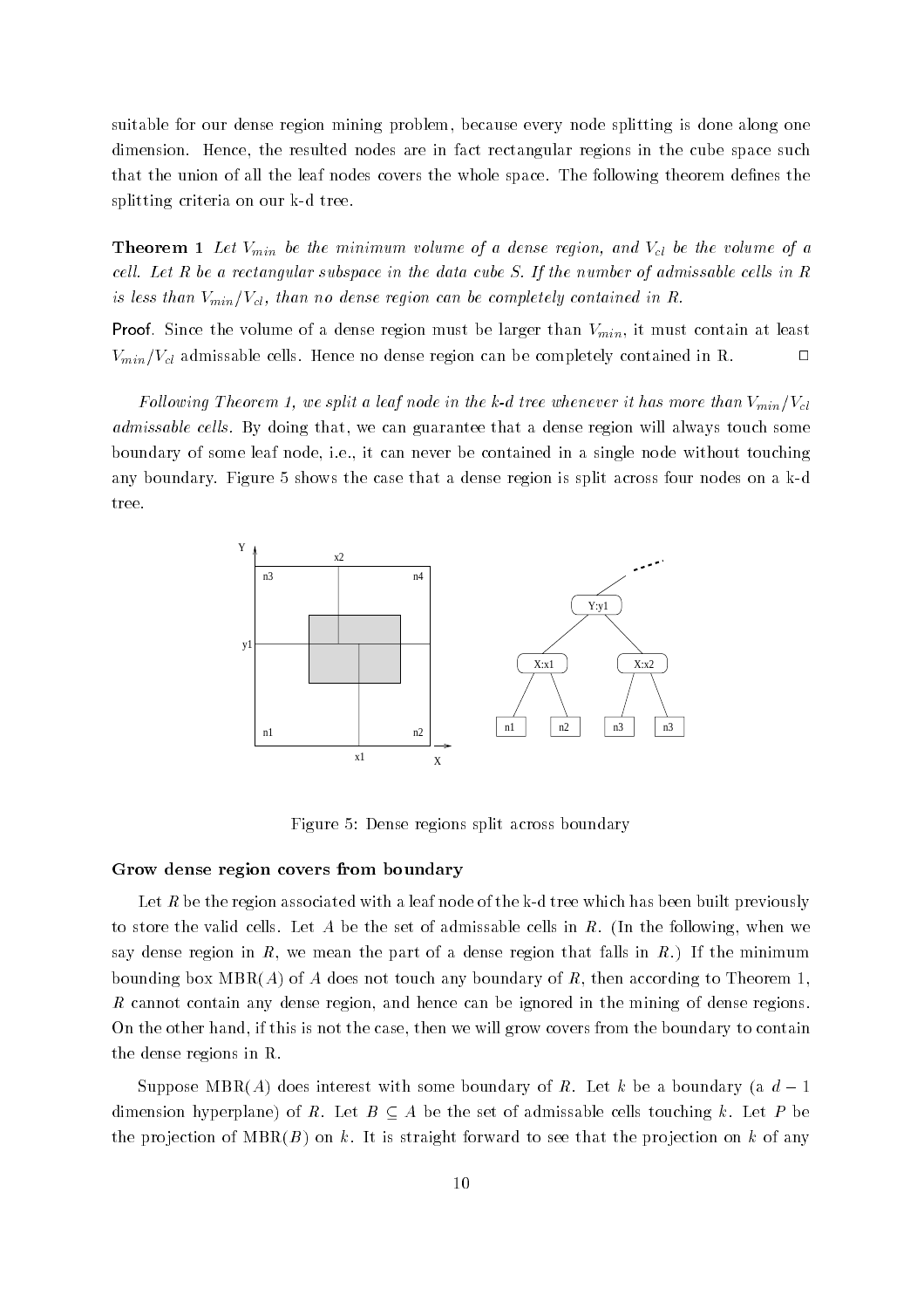dense region in R which touches  $k$  will be contained in P. Let X be the axis perpendicular to k. (Note that X has been divided into intervals by the cell partition.) Let  $F = \{I \mid I \text{ is }$ an interval on X,  $\exists$  a cell  $c \in A - B$  such that the projection of c on X is I}. Let T be the maximal connected set of intervals in  $F$  which touches the boundary k. (The existence of  $T$  is guaranteed by B since it touches k.) The region  $P \times T$  is called the *dense region cover* grown from  $k$  in  $R$ .

**Theorem 2** Let C be a dense region cover grown from a boundary k in a region R. If r is a dense region in R which touches k, then  $r \cap R \subseteq C$ .

Proof Follows directly from the denition of dense region cover

Figure 6 is an example of finding dense region cover in a leaf node. The filled cells are the admissable cells in the model of the boundary  $\alpha$  is the boundary  $\alpha$  is the boundary from which the boundary cover will be grown.  $P$  is the projection on the boundary, and  $T$  is the maximal connected set of intervals touching the boundary.  $P \times T$  is the cover from the boundary  $(X, x_1)$ . Note that the cover contains all dense regions which to dense the boundary  $X$ -regions  $\mathcal{X}$ 



Figure 
 Finding dense region cover in the leaf node

Figure 7 is the procedure GrowDenseRegCover used to compute the dense region covers in a leaf the step in the k-trees in step  $\{x_i\}$  in step  $\alpha$  . The procedure  $\alpha$  is the procedure  $\alpha$ returns the admissable cells in A that touch the boundary k and stores then in B. If B is not empty, then a dense region cover will be grown from  $k$  in step  $(10)$  with the procedure GrowCover according to the definition of dense region cover. After a cover has been grown, all admissable cells in the cover will be removed from the set of admissable cell A Before the procedure is repeated on another boundary the minimum bounding box of the remaining admissable cells not covered yet will be tested against all boundaries in step (6). If it does not touch any boundary, then no more cover is needed; and the procedure returns the found covers. This is also illustrated in Figure 6 : once the cover  $P \times T$  is removed, the MBR of the remaining admissable cells cells a- b- c would not touch any boundary hence no more cover is needed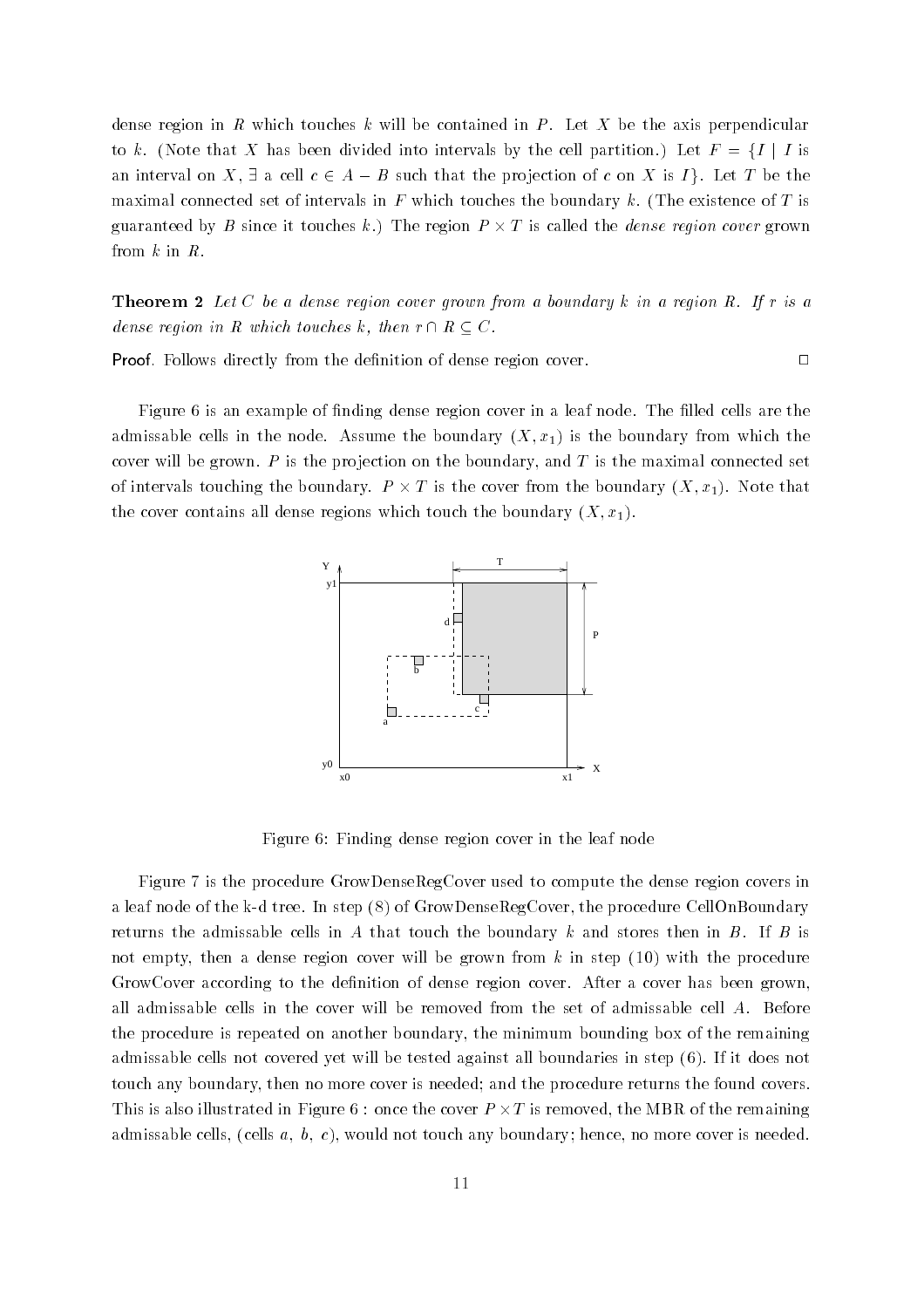$\gamma$  PROCEDURE GROWDERSEREGCOVER  $\gamma$  $\mu$  -input  $N$  a leaf node of K-d tree, with a set of valid cells  $\mu$  $\overline{D}$  . Output  $\overline{D}$  c the set of dense region covers in  $N$  $1)$  $A = \{$  admissable cells in  $N \};$  $2)$ let  $R$  be the region associated with  $N$ ;  $3)$  $\Theta =$  set the boundaries of R:  $4)$  $Dc = \emptyset$ ;  $5)$ for each boundary  $k \in \Theta$ , do {  $6)$ if MBR(A) does not touch any boundary in  $\Theta$  then  $7)$  $r$  return  $D\epsilon$ ,  $r$  an dense region covers have been found  $r$ 8)  $D = \mathbb{C}$ chs $\mathbb{C}$ nboundary $\{A, \, k\}$  /  $D$  contains an cens in A that touch  $\kappa$  /  $9)$ if  $(B \neq \emptyset)$  then {  $10)$  $D =$  GrowCover( $A, D, u, \kappa$ ),  $\gamma$  grow cover from  $\kappa$  $11)$  $D = \text{GrowCover}$ <br> $Dc = Dc \cup \{D\}$  $\sim$  msert the cover found into  $Dc$  $12)$  $Dc = Dc \cup \{D\};$  /\* in<br>  $A = A - \{c \mid c \in D\};$  $\mu$  - remove cens in  $D$  from  $A$  -  $\mu$ 13) if  $(A = \emptyset)$  then return  $Dc$ ;  $14)$  $\}$  $15)$  }



#### Merge dense region covers

Since the k-d tree may split a dense region across several nodes the dense region covers of the leaf nodes need to be merged at the split boundary. For example, in Figure 5, the dense region has been separated into pieces at the split positions of the k-d tree After the dense region covers in 11 and 11, and 12 and 12 and 12 and 12 and 22 and 2014 at merged and split position at re and the result of merging will be attached to the node from the state  $\{z_1, \ldots, z_{n-1}\}$ it will be merged further with the covers from  $n_3$  and  $n_4$ , and the resulted cover of the whole dense region will be attached to the node at  $(Y : y_1)$ .

when merging covers from two sibling nodes on the k-called nodes on the more than  $\alpha$ one covers touching the same boundary as a result of previous merging. In that case, we will merge any two from the two nodes which touch each other on the boundary and the cover will be extended to their minimum bounding box This merging will be performed recursively until no more merging can be done between the two nodes This merging procedure will guarantee that a dense region will not be divided up into different covers.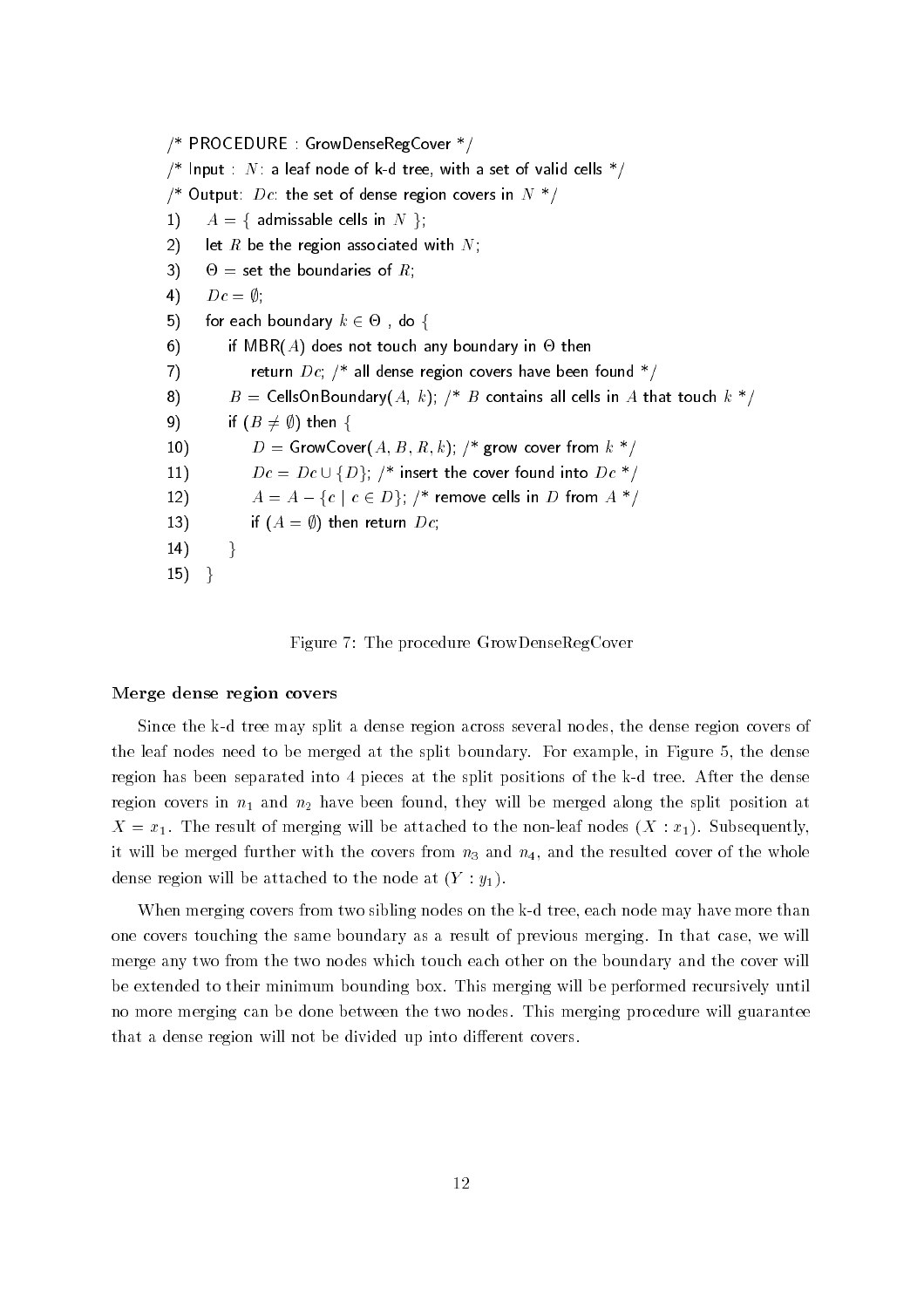#### 3.1 The EDEM algorithm

We have described the first two steps of EDEM above. In Figure 8, we presented the whole algorithm

- Input S Data cube D data points CP cell based partition

 $\mu_{min}$ ,  $\mu_{low}$ ,  $\mu_{min}$ , incondus,

 $O(D_1',D_2',\cdots,D_d')$  dimension order

- $\sim$  Output dense regions in  $\sim$
- $\frac{1}{2}$  step 1. build the K a tree  $\frac{1}{2}$
- $|1\rangle$  $Tr =$  Initialize the k-d tree;
- 2) for each point  $p \in D$  do {

3) if the cell c containing p has not been inserted on  $Tr$ , then insert c in  $Tr$ ;

 $4)$ increase the count of  $c$  by  $1$ ;

> $\mu$  real nodes of  $I$  r are spittled according to the criterion denned in Theorem 1,  $\mu$  $\}$

 $\sim$  step  $\angle$  . Enow dense region covers on the K-d tree  $\sim$  /

 $5)$ for every leaf node of  $N$  of  $Tr$  do

6) GrowDenseRegCover( $N$ );

 $\mu$  - grow dense region covers in  $\mu$  -  $\mu$ 

7) for every non-leaf node of  $Tr$ , merge the dense region covers of its children;

8) assign the resulted dense region covers to  $DC$ ;

 $\sim$  step 5. search dense regions in the dense covers in  $D\cup\sim$ 

 $9)$  $Dr = \emptyset$ :

10) for each dense region cover 
$$
dc \in DC
$$
 do  $\{$ 

 $11)$  $a_t = 1$  madenselvegion( $ac, O$ ),  $\mu$  and dense region in  $ac, O$  is the dimension order  $\mu$ 

- $12)$  $Dr = Dr \cup dr$ ;
- $13)$
- return Dr

 $\}$ 

#### Figure 8: Algorithm **EDEM**

edem the steps three steps that the reading  $\mathfrak{p}$  , the radiation points from D and B and B and B the k-d tree to store all valid cells The second step - is to grow the dense region covers from the nodes on the tree. In general, we can assume that all the valid cells can be counted in the memory, because the number of cells is much smaller than the number of data points. We will have to use chunking to handle the cells if the memory is not enough This will be discussed in step - the third step - the third step - the third step - the step - the step - the step - the step - the s We use an array to store all the cells in a cover and use a greedy procedure FindDenseRegion to scan the cover and grow dense regions from the array Since the covers have volumes on the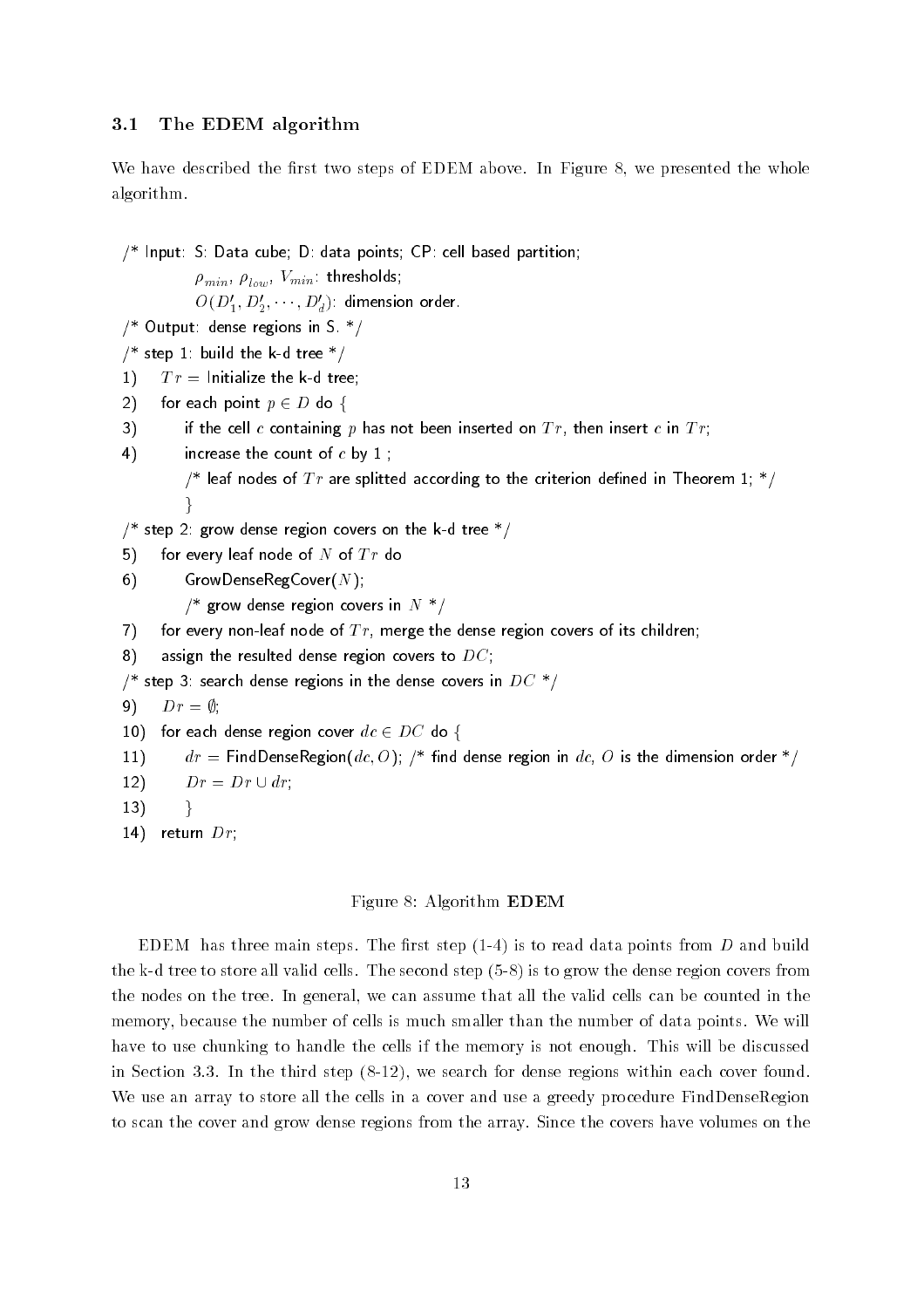same order as the dense regions they contain, it is much smaller than the volume of the data cube. Hence, in general, we can assume that the array storing the cells in a cover can be built in the memory Again we discuss how to handle the case of not enough memory in Section   What remains to be discussed is the procedure FindDenseRegion.

#### Procedure FindDenseRegion

Suppose C is a dense region cover. We store all the cells in  $C$ , (including cells with no data point in a multi-dimensional array so that we can scan the cells in C to search for dense regions The order of scanning in C is determined by a pre-selected dimension order  $O(D_1',D_2',\cdots,D_d') ,$  i.e., first on dimension  $D_1',$  then on  $D_2',$  etc. During the scanning, Find-DenseRegion first locates a seed cell, which is a dense cell, then uses the seed to grow a maximal dense region along the dimension order. After a dense region is found, FindDenseRegion repeats the searching in the reminding cells of  $C$  until all cells have been scanned. Figure 9 is the procedure FindDenseRegion

In step 5 of FindDenseRegion, the procedure GrowRegion is called to grow a dense region from a seed. It grows the region in the same order as the scan order: first in the positive direction of  $\nu_1$ ; then in the negative direction of  $\nu_1$ ; then in the positive direction of  $\nu_2$ ; etc.; until all dimensions and directions are examined It iterates this growing process on all directions until no expansion can be found on any dimension. In the first dimension, GrowRegion grows a dense region by adding cells to the seed. Once after the first dimension, it grows by adding trunks of cells to the seed We call the trunk of cells added to the dense region in each step an *increment*. If a dense region  $r = [(a_1, a_2, \cdots, a_d), (b_1, b_2, \cdots, b_d)]$  grows into the positive direction of dimension  $d-1$  and increment by r-similiary the increment of region  $d-1$ on the negative direction of dimension k is denoted by  $\delta(r, k, -1)$ . GrowRegion determines the increment  $\delta(r, k, dir)$  of r on dimension k as the trunk  $[(u_d, \dots, u_2, u_1), (v_d, \dots, v_2, v_1)]$ , where

$$
\begin{cases}\n u_i = a_i, v_i = b_i, & \text{if } 1 \le i \le d, i \ne k; \\
 u_k = v_k = b_k + 1, & \text{if } dir = 1; \\
 u_k = v_k = a_k - 1, & \text{if } dir = -1.\n\end{cases}
$$

In step  $(7)$  of GrowRegion, the increment first grows into the positive direction, then the negative direction (step 12). It repeats this on all dimensions until r cannot grows anymore  $(s_{\text{step 15}})$ . Note that the growing is limited in the region defined by the cover. Since the covers are much smaller comparing with the whole data cube, FindDenseRegion is much more efficient comparing with scanning the whole data cube for dense regions. Note that different dimension order used in FindDenseRegion may result in different dense region configuration. However, the total volumes resulted should be very close

#### 3.2 Complexity of EDEM

In this section, we will analyse the complexity of EDEM. Let  $N$  be the number of data points, and the the number of the number of let the number of let the number of let the k-th and the k-th and the k-d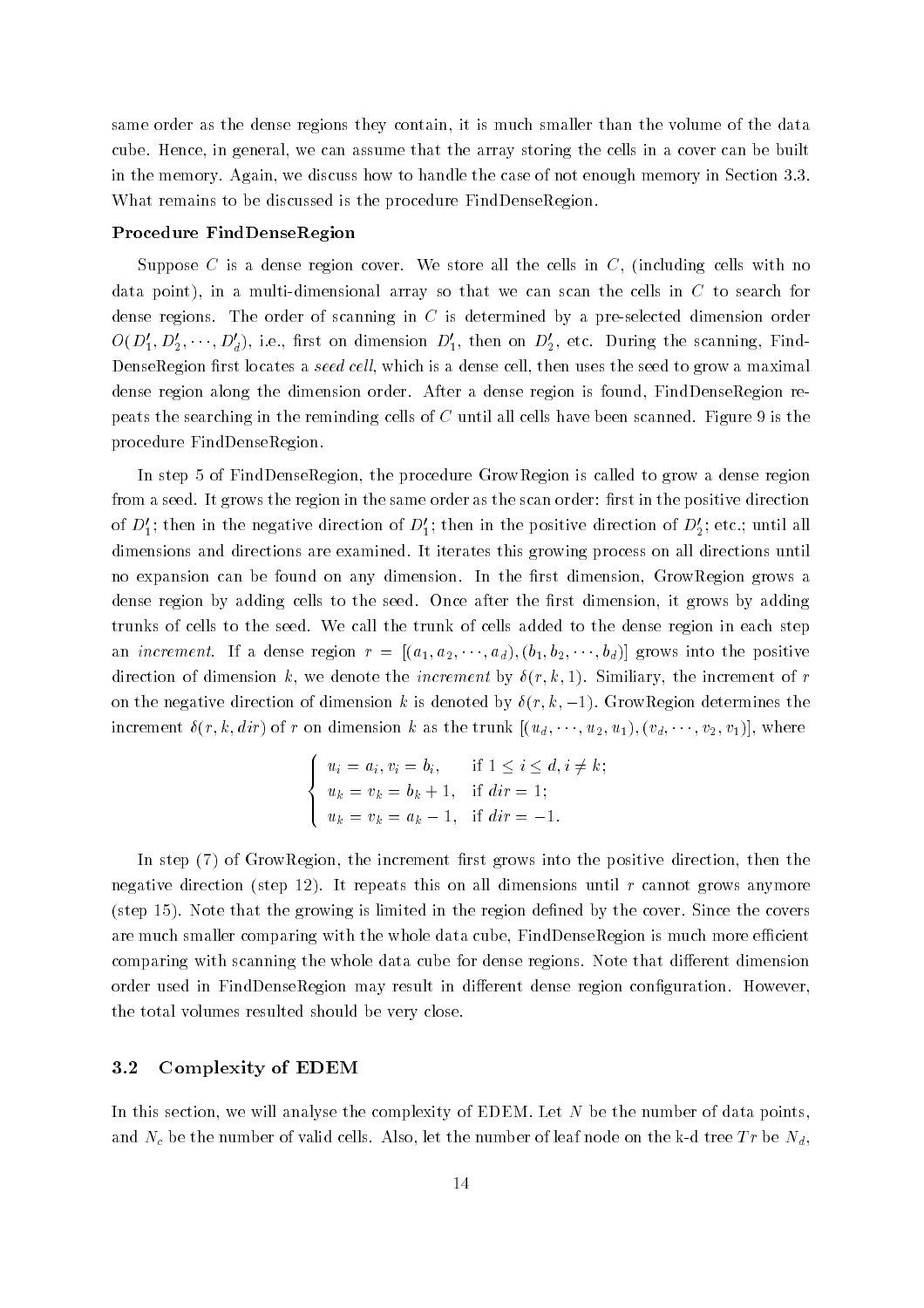$\gamma$  - Fig. Fig. Find Denseregion -  $\gamma$  $\sim$  Input  $\sim$  a dense region cover,  $O$  : selected dimension order  $O(\bar{\nu}_1,\bar{\nu}_2,...,\bar{\nu}_d)$  "/  $\overline{D}$  . Output  $\overline{D}$   $\overline{R}$  set of dense regions in  $\overline{C}$  . The contract of  $\overline{D}$  $1)$ build an array  $A$  to store all the cells in  $C$ ;  $2)$  $DR = \emptyset$ :  $3)$ for each cell c in A scanned in the order  $O$ , do {  $4)$ if (c is not inside any dense region in DR and  $\rho_{cl} \ge \rho_{min}$ ) then {  $5)$  $r = 0$ rownegionch,  $r = 0$ row dense region  $r = 0$  $6)$ if  $V(r) \geq V_{min}$  then  $7)$ if  $V(r) \geq V_{min}$  then<br> $DR = DR \cup \{r\}.$  $8)$  $\}$ 9)  $\}$  $10)$ return  $DR$ ;  $\gamma$  rocedure Growing gion  $\gamma$  $U^*$  input:  $c$ : a seed ;  $U(D_1, D_2, ..., D_d)$ : dimension order;  $\sim$  Output  $\sim$  a dense region in  $\sim$   $\sim$  $|1\rangle$  $r := c$ ;  $2)$ repeat $\{$ 3) - for  $k$  from  $D_1'$  to  $D_d'$  do $\{$   $\nmid^* k$  is the dimension index  $*/$  $4)$  $a \iota \iota$   $\mu$  instrument on the positive direction  $\mu$  $5)$  $repeated$  $6)$ repeat $\{$  $\left( 7\right)$  $v := v(t, \kappa, u(t)),$  get the increment  $t$  $8)$ if (all cells in  $\delta$  are admissable and  $\rho(r \cup \delta) \geq \rho_{min}$ )  $9)$ then  $r = r \cup \delta$ : /\* add the increment to the dense region \*/  $11)$ } until ( $r$  cannot be expanded anymore); <sup>12</sup>  $a_{\ell\ell} = a_{\ell\ell} - z$ .  $\ell$  , end we directed the controll from  $z = 1$  ,  $\ell$  $13)$ }until  $dir < -1$ ;  $14)$  $\rightarrow$  /\* for loop end  $*/$  $15)$ } until ( $r$  does not change);  $16)$ return  $r$ ;

Figure 9: Procedure FindDenseRegion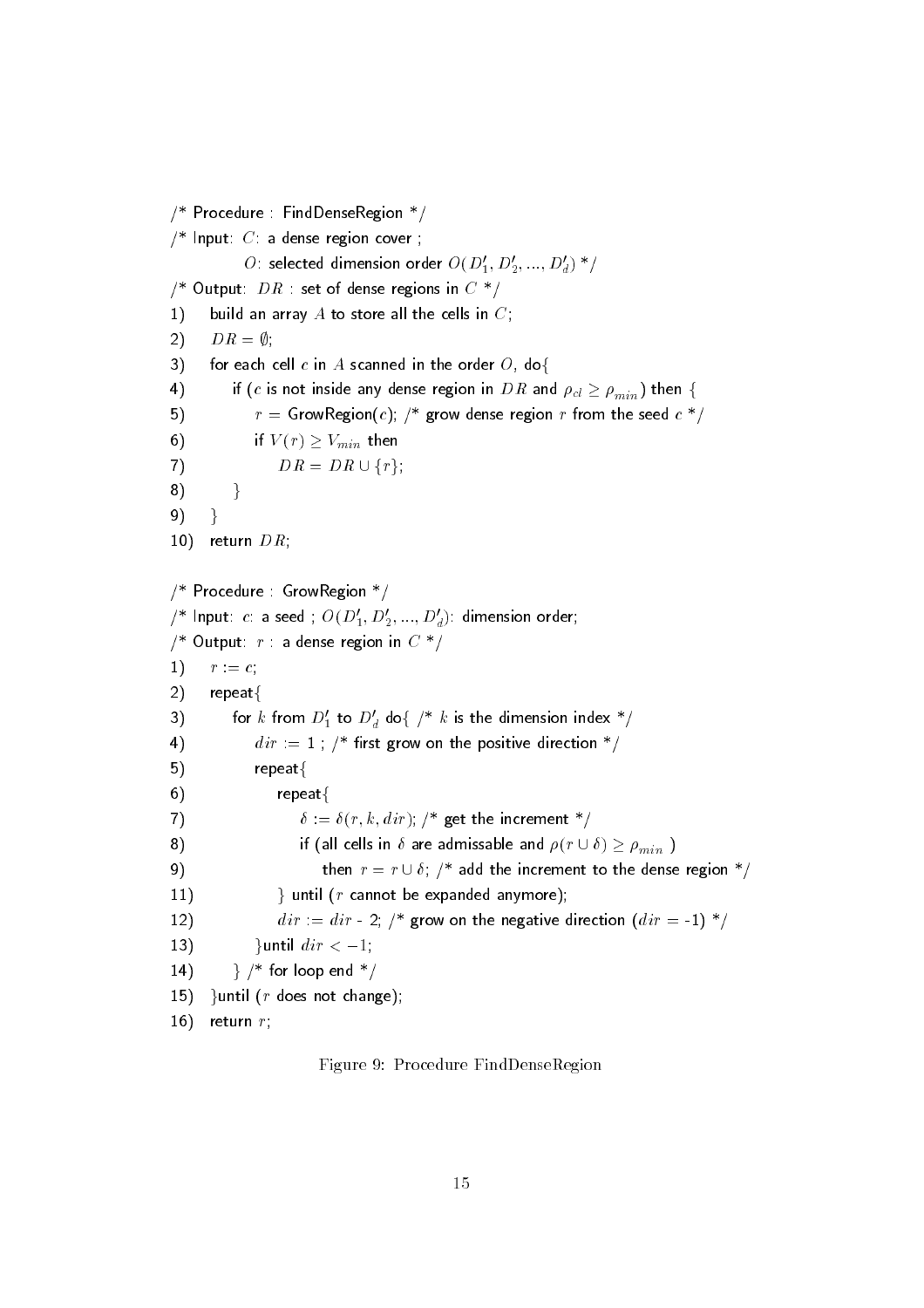and  $C_p$  be the average number of valid cells in a leaf node. According to the splitting criterion and Theorem 1,  $C_p \leq V_{min}/V_{cl}$ .

the complexity of inserting a point into the k-time consists of the time  $\mu$  as  $\tau$  ,  $\tau$  , and the time to locate a leaf node is  $log(N_x)$ , where  $N_x$  is the number of leaf nodes; (2) the time to insert the point in the node is on the order of  $d \times log(C_p)$ , where d is the number of dimensions. Hence the complexity of building the k-d tree is on the order of  $N \times (log(N/C_p) + d \times log(C_p))$ . Since  $C_p$  is bounded by  $V_{min}/V_{cl}$ ,  $O(N \times logN)$  is an upper bound on the time complexity to build

The complexity of computing the dense region covers in a leaf node is determined by the number of admissable cells in the node which is bounded by  $C_p$ . The cost of finding touching admissable cells for a boundary, minimum bounding box for a set of admissable cells, and computing a cover from a boundary, are all linear to the number of admissable cells. Therefore the time of computing all the dense region covers is  $O(N_d \times d \times C_p)$ , which is bounded by  $O(d \times N)$ .

Since the k-d tree is a binary tree the number of nodes that require to perform dense-regioncover merging is at most  $N_d - 1$ . The complexity of the merge in each node is  $O(d \times N_x log(N_x))$ . where  $N_x$  is the number of covers involved in each merge. In general,  $N_x$  is very small, and is bounded in the worst case by the number of dense regions a small number in itself Therefore the complexity of the merging is bounded by  $O(d \times N)$ .

The procedure FindDenseRegion needs to scan all the admissable cells once in every cover For each admissable cell, it will at most check all of its neighbouring  $2d$  cells. Hence the complexity of finding the dense regions in a cover is  $O(d \times N_c)$ , where  $N_c$  is the number of cells in the cover Since the volume of the covers is on the same order as that of the dense regions the time to find all dense regions is bounded by  $d \times N$ .

In summary, the complexity for the second and third steps of EDEM is linear to  $N$  and  $d$ . The dominating cost is in the building of the k-d tree, which is bounded by  $O(N \times log(N/C))$ . This shows that EDEM is a very efficient algorithm.

## Memory Limitation

In general because we only record cell information not the data points on the k-d tree the memory space required to store the tree should not be too big This also depends on the cell size. However, if there is not enough memory, the tree can be stored on disk, and the computing of dense region covers can be performed separately on different branches. Covers from different branches can be merged afterward

In the last step of finding dense regions from their covers, since dense regions have high density and their covers have same order of capacity, the array built from a cover in general should not be too big to fit in the memory. However, if it happens that a cover cannot be fully contained in the available memory, then chunking can be used to partition the cover.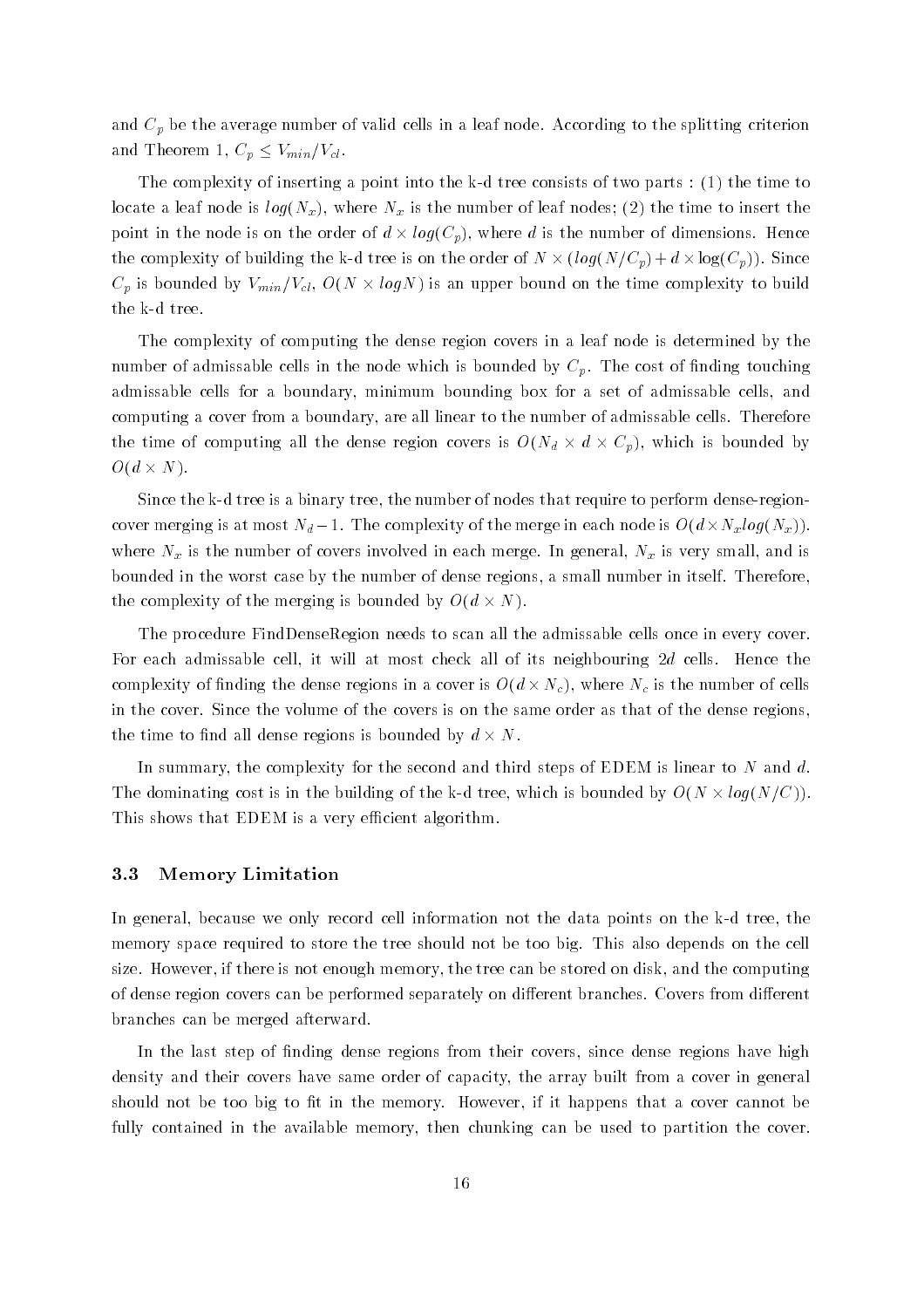Dense regions can be computed in each chunk separately  $[19]$ . At the end, an additional step of merging the dense regions found from the chunks is required

## Performance Studies

We have carried out extensive performance studies on a Sun Sparc 5 workstation running Solaris 2.6 with 64M main memory. Our first goal is to study the space efficiency and query performance of the DROLAP system by comparing it with both the MOLAP and ROLAP The second goal is to study the speed and effectiveness of the EDEM algorithm.

### 4.1 System implementation and data generation

We implemented a MOLAP system using chunking. The data cube is partitioned into equalsize chunks The chunk size is selected to utilize as much the available memory as possible to achieved a good query performance Sparse Chunks are compressed using the chunk-oset technique; and the other chunks are stored as arrays. In our experiments, any chunk whose density is less than  $20\%$  is treated as a sparse chunk. Note that even a very sparse chunk needs at least one page to store it. Therefore, in a sparse data cube, there could be many low density pages In the processing of a range query chunks overlapping with the range are retrieved into the memory to answer the query

For the ROLAP system, we store all the data points in a table randomly and build diskbased B+ tree index on each dimension. To answer a range query, search will be performed on the index of every dimension separately Intersection on the results of the searching will then be performed to compute the answers of the query

In the DROLAP system we use an in-memory R-tree index to manage the dense regions Each dense region is stored as an array on disk and the sparse points are organized and accessed in the same manner as the tables in the ROLAP system A query is processed on both the

In the performance studies, we use synthetic databases to do the comparison. Parameters for data generation are listed in Table 2. The generation procedure gives the user flexible control on all these parameters The detail procedure is in Appendix A

The queries in our experiments are range queries generated randomly Each query is corresponding to a rectangular region in the cube Since we assume that the distribution of the dense regions in the cube reflects the distribution of the data, substantial percentage of the queries can be answered by a single dense region. To simulate this query distribution, we generate two types of queries : those that fall randomly into one dense region; those that appear randomly anywhere in the cube space. We call the first type of queries, region query, and the second type of queries, space query.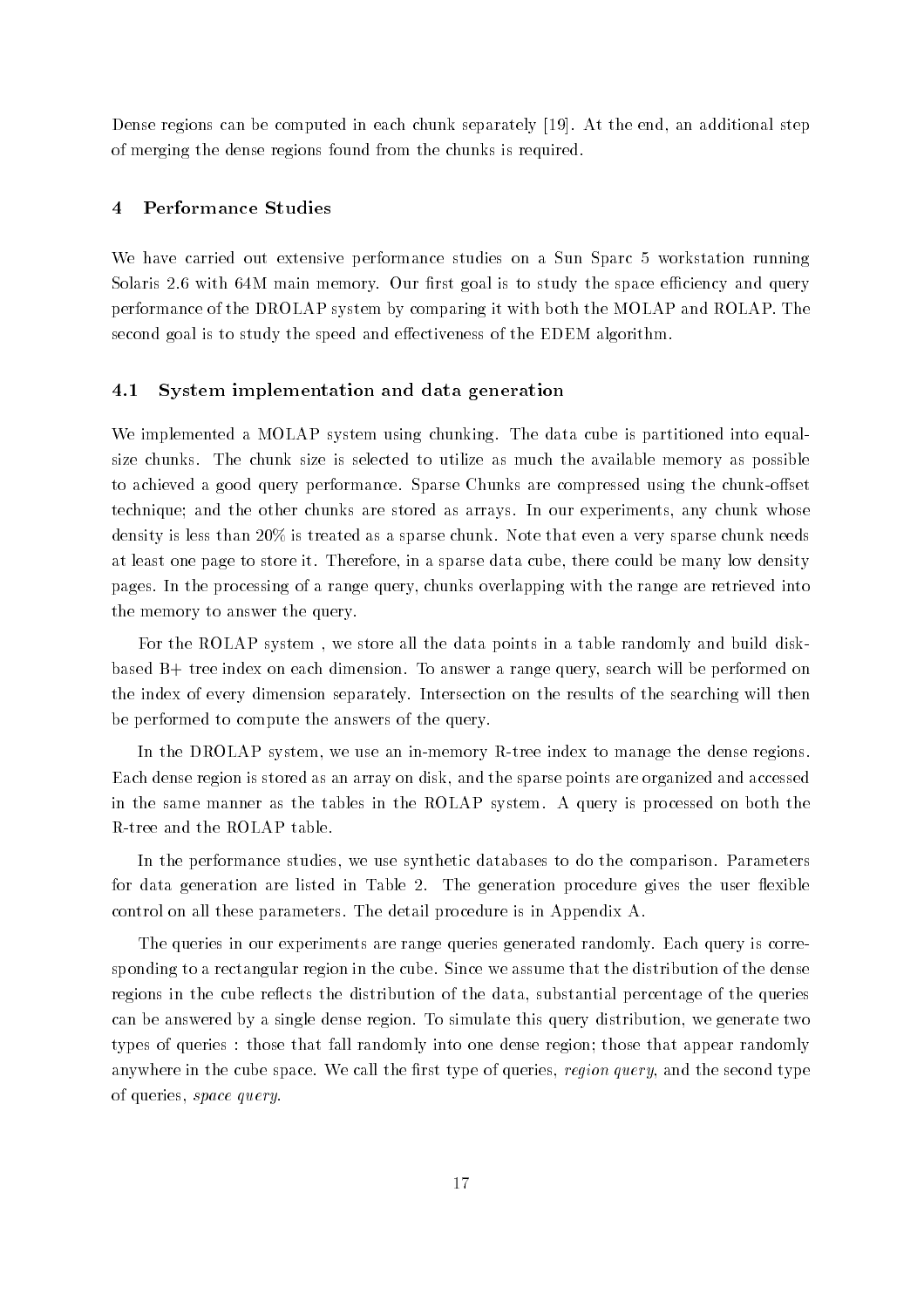| parameter              |                                                                                |
|------------------------|--------------------------------------------------------------------------------|
| $\overline{d}$         | number of dimensions of the data cube                                          |
| $L_i$                  | length of $i$ -th dimension of the data cube                                   |
| $N_{dr}$               | number of dense regions                                                        |
| $l_{i}$                | average dimension length of potentially dense regions in the $i$ -th dimension |
| $\overline{\rho}_{dr}$ | average density of the potentially dense regions                               |
| $\rho_s$               | sparse region density                                                          |

Table 2: Data generation parameters

#### 4.2 Performance results of DROLAP

We have compared the space efficicency and query performance of the DROLAP system with those of the MOLAP and ROLAP system in several situations Query performance is measured by total response time and number of pages accessed. In each experiment, we took the measurement over the execution of 100 range queries. Space efficiency is measured by the *expansion* ratio of each OLAP system, which is is the storage required divided by the size of original data set

#### Effect of the percentage of sparse points

In this experiments, we examine the impact of sparse points in the performance of DROLAP. with generated a database with dimensional database points in a dimensional data cube which has de a volume of  $2 \times 10^{10}$ . We varied the percentage of sparse points from 1\% to 30\%, and the percentage of region queries is  $80\%$ . Figure 10 shows the result.



Figure 10: Effect of percentage of sparse points

The first figure is the total reponse times of 100 range queries. The second is the number of I/O pages. DROLAP is clearly superior than MOLAP or ROLAP. DROLAP's response time and disk  $I/O$  are linear to the percentage of sparse points, and increase very slowly. The increase in response time in DROLAP is attributed mainly to the processing on the sparse points table (the ROLAP table).

the reponse time of ROLAP is about 20 times in Andrew Strains and its International and its IO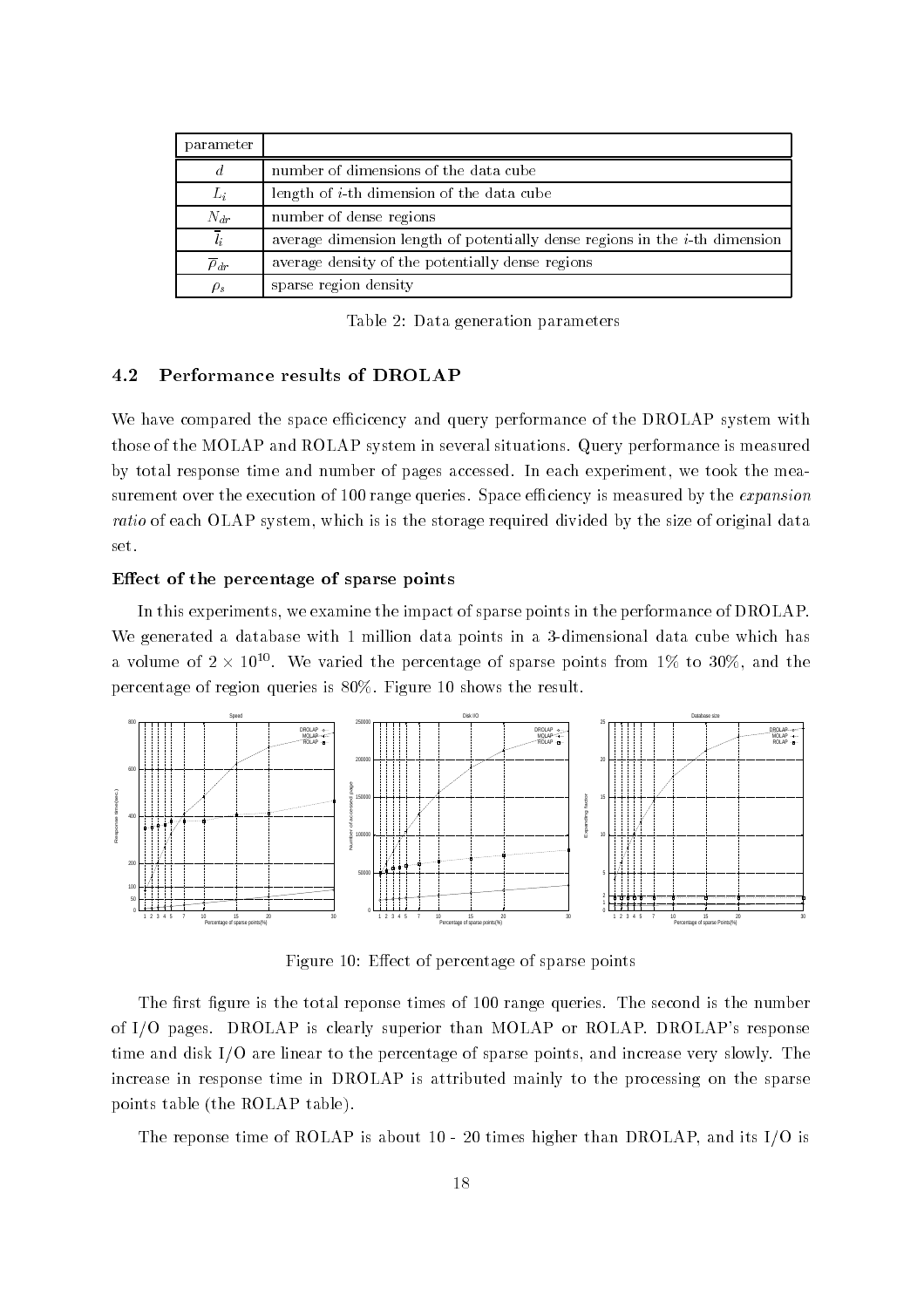about the result shows that of DROLAP that the result shows that results more computations are computations of in processing queries on its indices It is interesting to note that the rate of increase in the response time on the ROLAP curve is very close to that on the DROLAP curve This again shows that the increase in DROLAP response time is largely due to its ROLAP part

The response time and I/O of MOLAP increase rapidly when the percentage of sparse points increases When the percentage approaches to the increases start to slow down When the percentage of sparse points increases initially, more data points are scattered around into the sparse region, which leads to fewer empty chunks. Hence, more  $I/O$  would be required for query processing. However, when the percentage reaches a critical value, the number of non-empty chuncks increases very little and the IO becomes stable Hence the response time starts to level o

The results overall show that MOLAP has an intrinsic problem of low storage efficiency and needs more I/O. If the storage system has a slow  $I/O$ , MOLAP will the least favorable. As for ROLAP, its efficiency is affected by the processing on the indices. The results convincingly demonstrated the merits of DROLAP. DROLAP has limited the shortcoming in ROLAP by building indices on a much smaller table containing only the sparse points. On the other hand. array access is built only on the dense regions which drastically reduces the storage requirement comparing with MOLAP. Also, the results show that DROLAP maintains a strong edge even when the percentage of sparse points is rather high.

The third graph in Figure 10 is the database *expansion ratio* of the three OLAP systems. DROLAP has the smallest storage space overhead. Its storage size is smaller than that of the original database because only the measure attributes are stored in the dense region arrays The ratio for ROLAP is about 1.75. The extra  $75\%$  is due mainly to the indices. MOLAP has the highest ratio, this again is due to the large overhead in the chunking. For example, when the spare points percentage is  $20\%$ , MOLAP needs 28 times more storage than DROLAP.

#### Effect of the database size

We have studied the effect of the size of the input data on the performance. We varied the number of data points from  $\mathbb{R}^n$  to  $\mathbb{R}^n$  . The space in each case in each case in each case in a space in each case in each case in each case in each case in  $\mathbb{R}^n$ dimensional data cube. Figure 11 is the result. DROLAP is consistently better than MOLAP and ROLAP; and ROLAP's performance deteriorates much faster than MOLAP. Even though the response time in MOLAP increases as the input size increases the rate of increase does slow down after the size has reached a critical value The reason is that the number of chunks required for a query does not change much once the database size has surpassed the critical value. On the other hand, once the data size becomes rather big, processing queries on the indices become very slow for ROLAP. Therefore, MOLAP is more efficient than ROLAP if the data cube has a very high data density. Overall, DROLAP is consistently the winner with very efficient performance. On the other hand, we anticipate that the performance of DROLAP and MOLAP would converge if the density of the whole cube is extremely high

## Effect of higher number of dimensions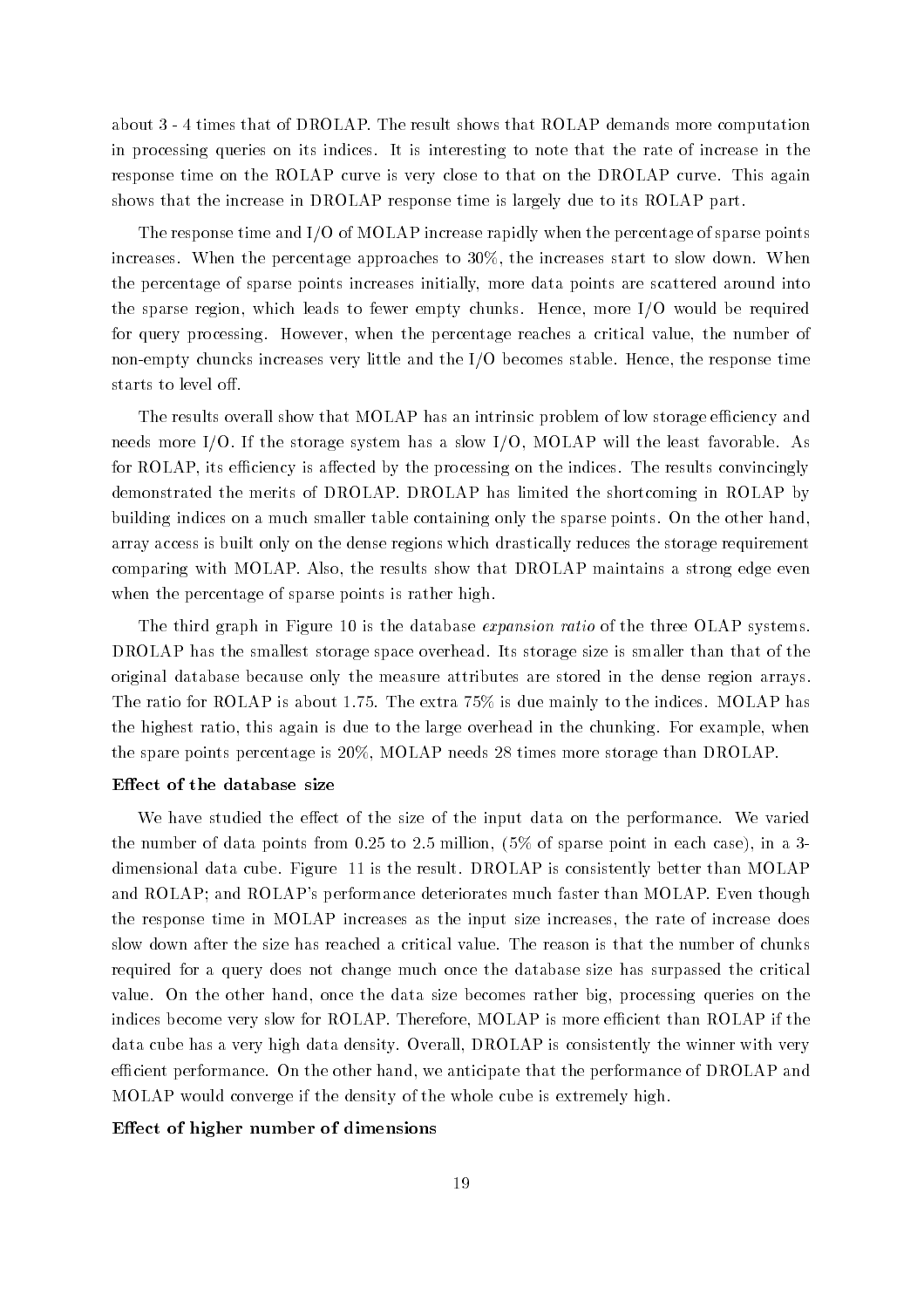

Figure 11: Effect of the database size

In this experiment, we fixed the size of the data cube and increased the number of dimensions from 2 to 6. To be fair, we also have fixed the total volume of dense regions involved in the queries. The I/O of MOLAP increases rapidly, because the number of chunks that a range query may need to retrieve increases with the dimension. On the other hand, ROLAP needs to perform searches on more indices in case the number of dimensions has increased In total ROLAP is faster than MOLAP in lower dimension but MOLAP surpasses ROLAP in the higher dimension case. In all cases, DROLAP performs much better than both of them.



Figure 12: Effect of higher number of dimensions

#### Effect of different query ratios

In a xed -dimensional data cube with million data points sparse points we varied the percentage of space  $\mathcal{L}_1$  is a space of DROLAP of DROLAP in Figure 1. In Figure 1. In Figure 1. In Figure 1. In Figure 1. In Figure 1. In Figure 1. In Figure 1. In Figure 1. In Figure 1. In Figure 1. In Figure 1. I is linear to the percentage of space query The result shows that the performance advantage in DROLAP is unaffected by the increased percentages of queries not directly addressed into dense regions. In this experiment, we found that DROLAP is consistently faster than MOLAP and ROLAP 16 times and 20 times respectively in almost all cases.

In conclusion, we found out that DROLAP performs much better than the other two OLAP systems in both space efficiency and query performance. In particular, it is superior in the case that the dimension is high, the data set is large and there is certain level of sparsity.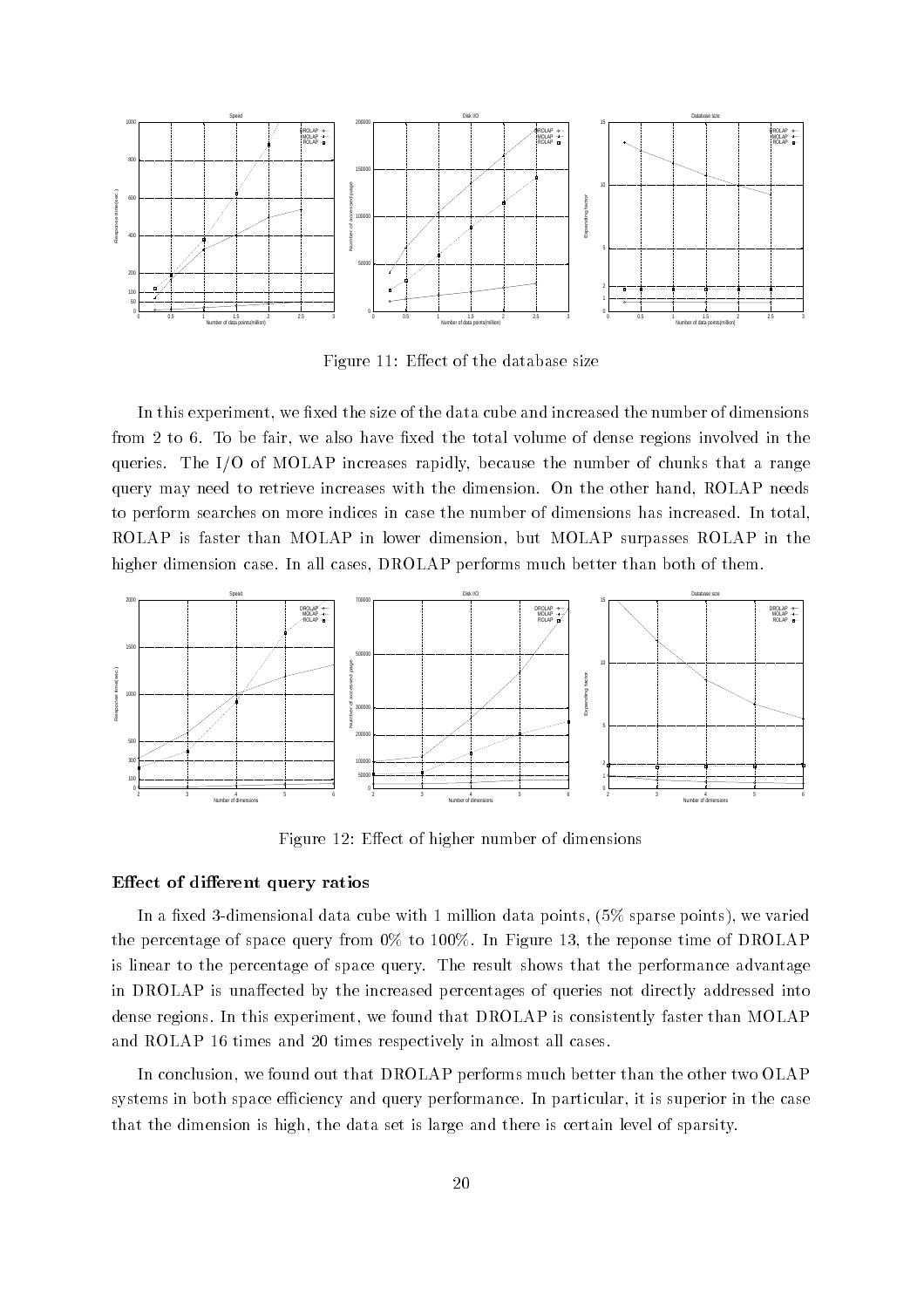

Figure Eect of the percentage of whole space query

#### Performance of EDEM

In the following, we present the results of the performance studies on the EDEM algorithm. The main purpose is to study the speed and effectiveness of EDEM in mining dense regions.  $S$  is measured by response time starting from the building from the building from the building of the k-tree building of the k-tree building from the k-tree building of the k-tree building  $\alpha$ 



Figure 14: Performance studies of algorithm EDEM

In our experiments with EDEM, we have set  $\rho_{min} = 20\%, \rho_{low} = 10\%, \text{ and } V_{min} = 2048$ . We first examine the behavior of EDEM in cubes with different number of dimensions. We fixed the size of the data cube and increased the number of dimensions from 2 to 6. The total number of data points are close to 1 millions with 10 dense regions, and  $5\%$  of the data points are in the sparse regions. The first graph in Figure 14 is the result of running EDEM on these data sets It shows that the response time is almost linear to the number of dimension as predicted in our complexity analysis

In the second experiment, we studied the effect of increasing the size of input database on the performance. We varied the the size of the database from 0.5 to 4 million data points,  $(5\%$ of sparse point in each case  $\mu$  in a minimum in a second collection of  $\Lambda$  separate  $\Lambda$  and  $\mu$ the result. It shows that the response time is linear to the data size, which again is compatible to our analysis

In the third experiment, we examine the effect on EDEM if the number of dense regions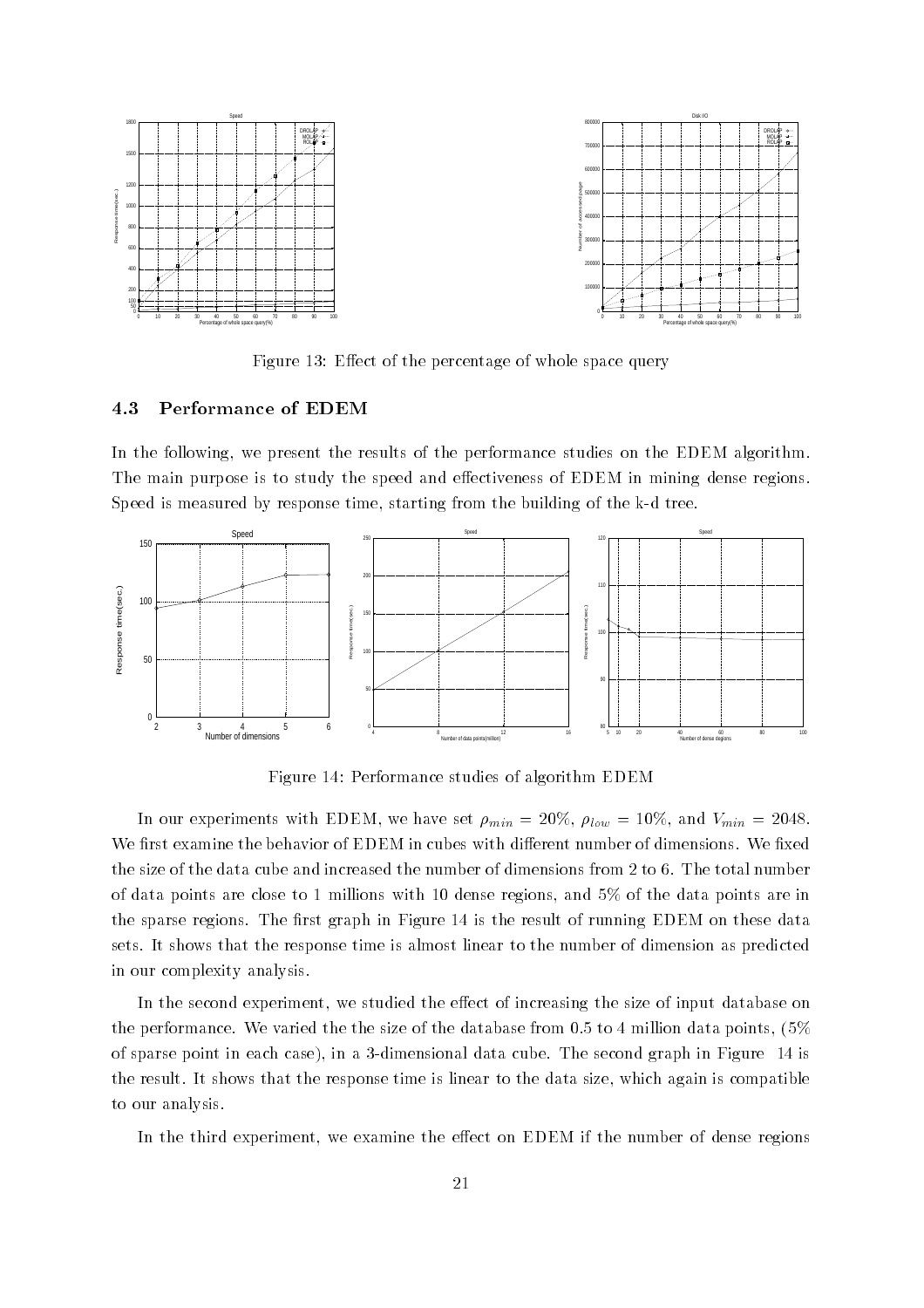increases which we vanish this number from the total data cube which are the total data cube which the total o volume and number of data points of the dense regions do not change The result shows that the performance of EDEM is not affected by the number of dense regions. In fact, as the number increases the volume of each dense region is decreased This reduces the amount of splitting of the dense regions across the k-d tree nodes Hence the response time of mining were improved slightly

In terms of effectiveness, all of the dense regions in the data set were found in the output of EDEM. Something worthy to mention : the dense region covers found in the second step of EDEM in most cases are very close to the dense regions found at the end It shows that the algorithm is very effective in reducing the search domains for dense regions.

#### Discussion and Conclusion

Many data cubes have data distribution which contains some dense regions and a small percentage of sparse points. DROLAP is a much more efficient approach for building an OLAP system in these cubes comparing with other approaches

In this paper, we have made the following contributions:  $(1)$  Proposed the DROLAP approach and a data structure to support the processing of queries on a DROLAP system Dened the problem of mining dense regions Shown that conventional clustering technique is not suitable for not suitable for  $\mathbb{R}$  . The cell-computer algorithm EDEM to compute  $\mathbb{R}$ dense regions Performed an in-depth performance study which shows that DROLAP is in fact superior than both MOLAP and ROLAP

EDEM rst scans the data base to build up a k-d tree to build up a k-d tree to store the valid cells in the cube then uses a bottom up approach to compute the dense regions from the tree The complexity of nding the dense regions is linear to both the database size and the number of dimensions which gives the algorithm good scalability.

In computing dense regions, EDEM wisely avoids the traversal of the whole data cube. It keeps an upper bound on the size of the leaf nodes of the k-d tree so that each dense region must touch the boundary of some node It then grows covers to contain all the dense regions with a linear algorithm. Since the volume of the cover is on the order of the volume of the dense regions, this significantly reduces the search space for dense regions. In fact, EDEM combines the top-down, worrest up, which goesn's up positions in one angularithment of algorithment up the control of top down from the database then uses a bottom-up approach to grow the dense region covers finally, it uses a greedy algorithm to compute the dense regions in each cover.

The performance studies have demonstrated that DROLAP is superior than both ROLAP and MOLAP if the data distribution has the assumed characteristics We also have shown that EDEM has good scalability. As for future works, we observe that the dense region mining problem is highly related to data mining Its technique may have important applications in the mining of multidimensional data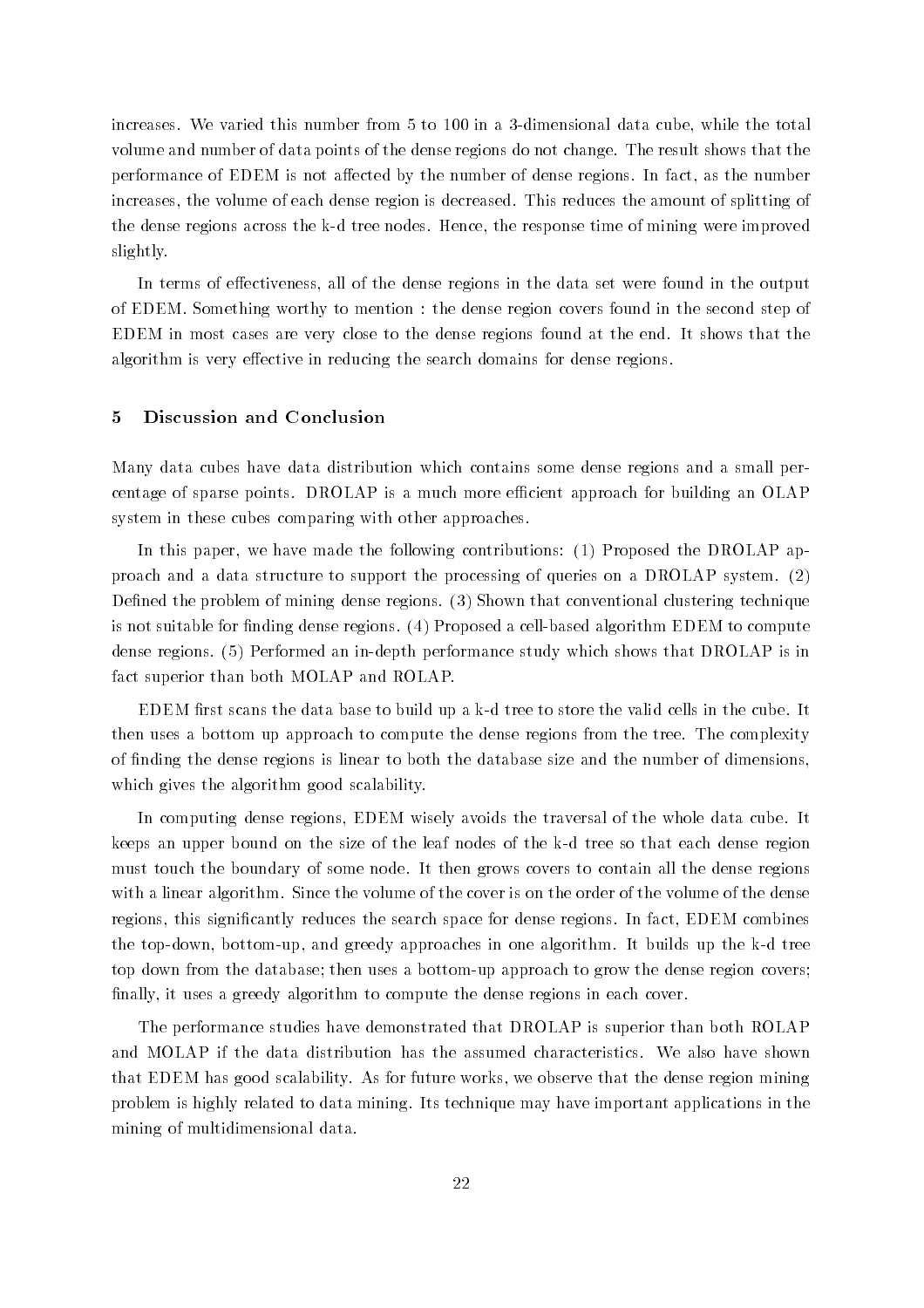## References

- [1] S. Agrawal, R. Agrawal, P.M. Deshpande, A. Gupta, J.F. Naughton, R. Ramakrishnan, and S. Sarawagi. On the computation of multidimensional aggregates. In *Proceedings of* the International Conference on Very Lawrence Databases pages of Largest Databases parameters September 1996.
- [2] R. Agrawal, J. Gehrke, and D. Gunopulos. Automatic Subspace Clustering of High Dimensional Data for Data Mining Applications In Proceedings of the ACM SIGMOD Conference on Management of Data, Seattle, Washington, May 1998.
- $\mathcal{S}_1$  . The internal is algorithm for algorithm for point cluster generation is an and  $\mathcal{S}_2$ transactions on systems, man and systems-particles, process - and disputes -
- [4] G. Colliat. OLAP, relational, and multidimensional database systems. SIGMOD Record, pages in the contract of the contract of the contract of the contract of the contract of the contract of the contract of the contract of the contract of the contract of the contract of the contract of the contract of the c
- $\mathbb{R}^n$  . The first Hamiltonian and Xuriegel Jacob Algorithm for Discover-Algorithm for Discover-Algorithm for Discovering Clusters in Large Spatial Databases with Noise. In Proceedings of 2nd International Conference on Knowledge Discovery and Data Mining pages 
- Portland Oregon August 1996.
- [6] J. Gray, A. Bosworth, A. Layman, and H. Piramish. Data cube: A relational aggregation operator generalizing group-by cross-tab and sub-total In Proceeding of the th Intl conference on Data Engineering pages DiD to 1 and 200 methods of Data Engineering Pages in
- [7] S. Guha, R. Ratogi, and K. Shim. CURE: An Efficient Clustering Algorithm for Large Databases. In Proceedings of the ACM SIGMOD Conference on Management of Data, Seattle, Washington, May 1998.
- [8] H. Gupta, V. Harinarayan, A. Rajaraman, and J. Ullman. Index selection for OLAP. In Proceedings of the th Intl Conference on Data Engineering pages - Burmingham UK, April 1997.
- [9] C.T. Ho, R. Agrawal, N. Megiddo and R. Srikant. Range Queries in OLAP Data Cubes In Proceedings of the ACM SIGMOD Conference on Management of Data pages - Tucson, Arizona, May 1997.
- [10] V. Harinarayan, A. Rajaraman, and J. D. Ullman. Implementing data cubes efficiently. In Proceedings of the ACM SIGMOD Conference on Management of Data pages Deciment Montreal, Quebec, June 1996.
- [11] L. Kaufman, and P.J. Rousseeuw. Finding Groups in Data : An Introduction to Cluster Analysis, 1990. John Wiley  $&$  Sons.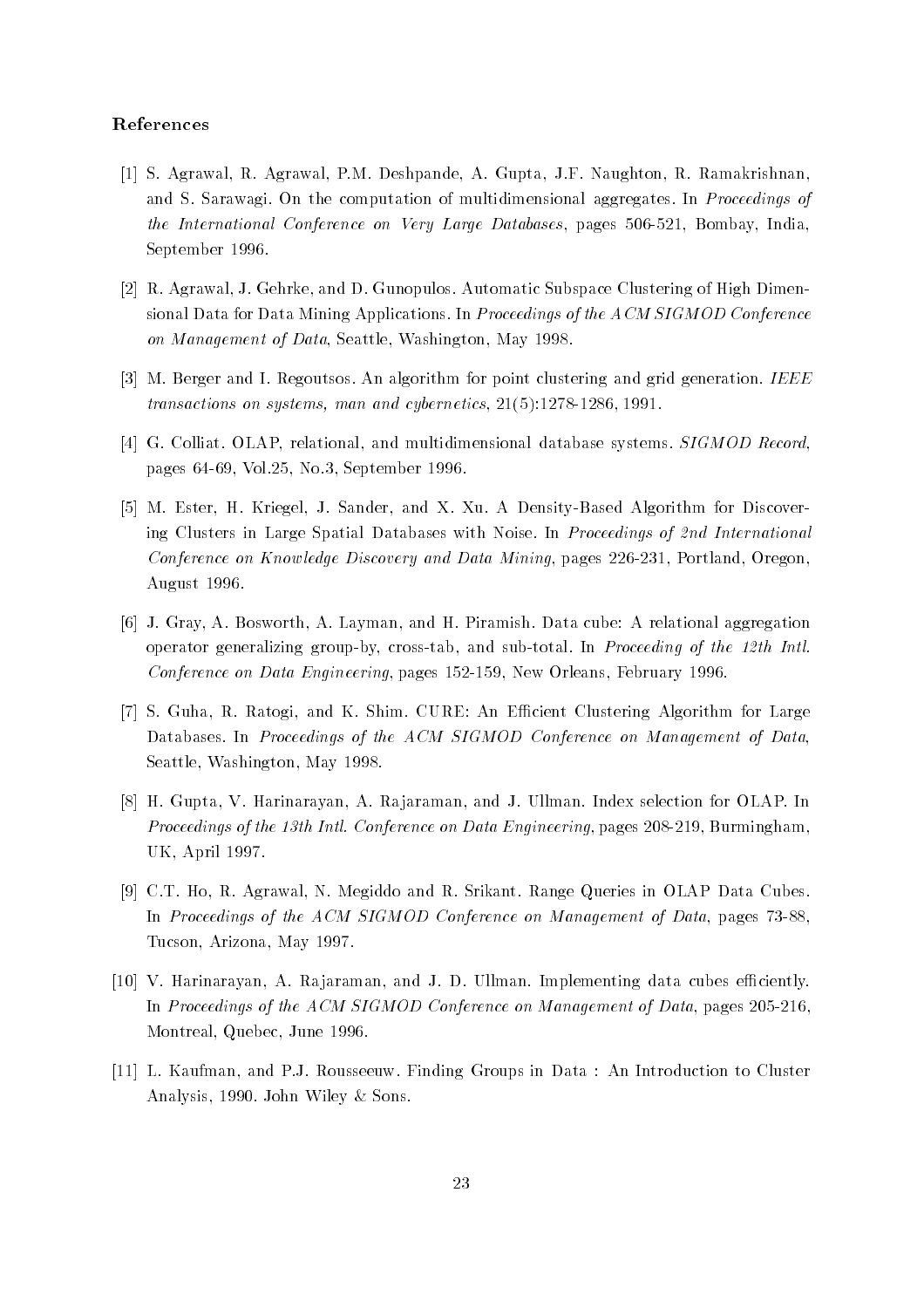- [12] R.T. Ng, and J. Han. Efficient and Effective Clustering Methods for Spatial Data Mining. In Proc of the th Intl Conference on Very Large Databases pages - Santiago Chile, 1994.
- N Roussopoulos Y Kotidis and M Roussopoulos Cubetree organization of and bulk incremental updates on the data cube. In Proceedings of the ACM SIGMOD Conference on Management of Data pages - Management of Data pages - Management of Data pages - May 2012 - May 2013 - May 20
- [14] K.A. Ross and D. Srivastava. Fast computation of sparse datacube. In Proc. of the 23nd Intl Conference on Very Large Databases pages 
- Athens Greece August
- [15] S. Sarawagi. Indexing OLAP data. Bulletin of the technical committee on Data Engineering. IEEE computer society, Vol. 20, No. 1, March 1997.
- [16] J. Shafer, R. Agrawal, and M. Mehta. SPRINT: A scalable parallel classifier for data mining is the state of the natural state of the International Conference on International Program is the state Bombay, India, September 1996.
- [17] T. Zhang, R. Ramakrishnan, and M. Livny. BIRCH : An Efficient Data Clustering Method for Very Large Databases In Proceedings of the ACM SIGMOD Conference on Management of Data pages Data Development and Alberta and Data Data and
- $\mathcal{A}$  . The probability of the simulta-dimensional probability of  $\mathcal{A}$  , and  $\mathcal{A}$  are simulta-dimensional probability of the simulta-dimensional probability of  $\mathcal{A}$  are simulta-dimensional probability of th neous multidimensional aggregates In Proceedings of the ACM SIGMOD Conference on Management of Data pages - Tucson Arizona May
- $\mathcal{A}$  . The  $\mathcal{A}$  -matrix  $\mathcal{A}$  and  $\mathcal{A}$  and  $\mathcal{A}$  and  $\mathcal{A}$  and  $\mathcal{A}$ for OLAP Workloads Technical Report CS-TR-- University of Wisconsin-Madison CS Department, May 1996.

#### APPENDIX

#### $\mathbf{A}$ Details of the Data Generation Procedure

As mentioned in Section 4.1, the databases that we used for the experiments are generated synthetically The data are generated by a -step procedure The procedure is governed by several parameters, which give the user control over the the structure and distribution of the generated data tuples These parameters are not the model in the listed in the rate procedure a number of non-overlapping potential ly dense regions are generated In the second step points are generated within each potentially dense region, as well as the remaining space. For each generated point a number of data tuples corresponding to that point are generated

The data for the experiments are generated by a -step procedure The user rst species the number of dimensions (d) and the length  $(L_i)$  of each dimension of the multidimensional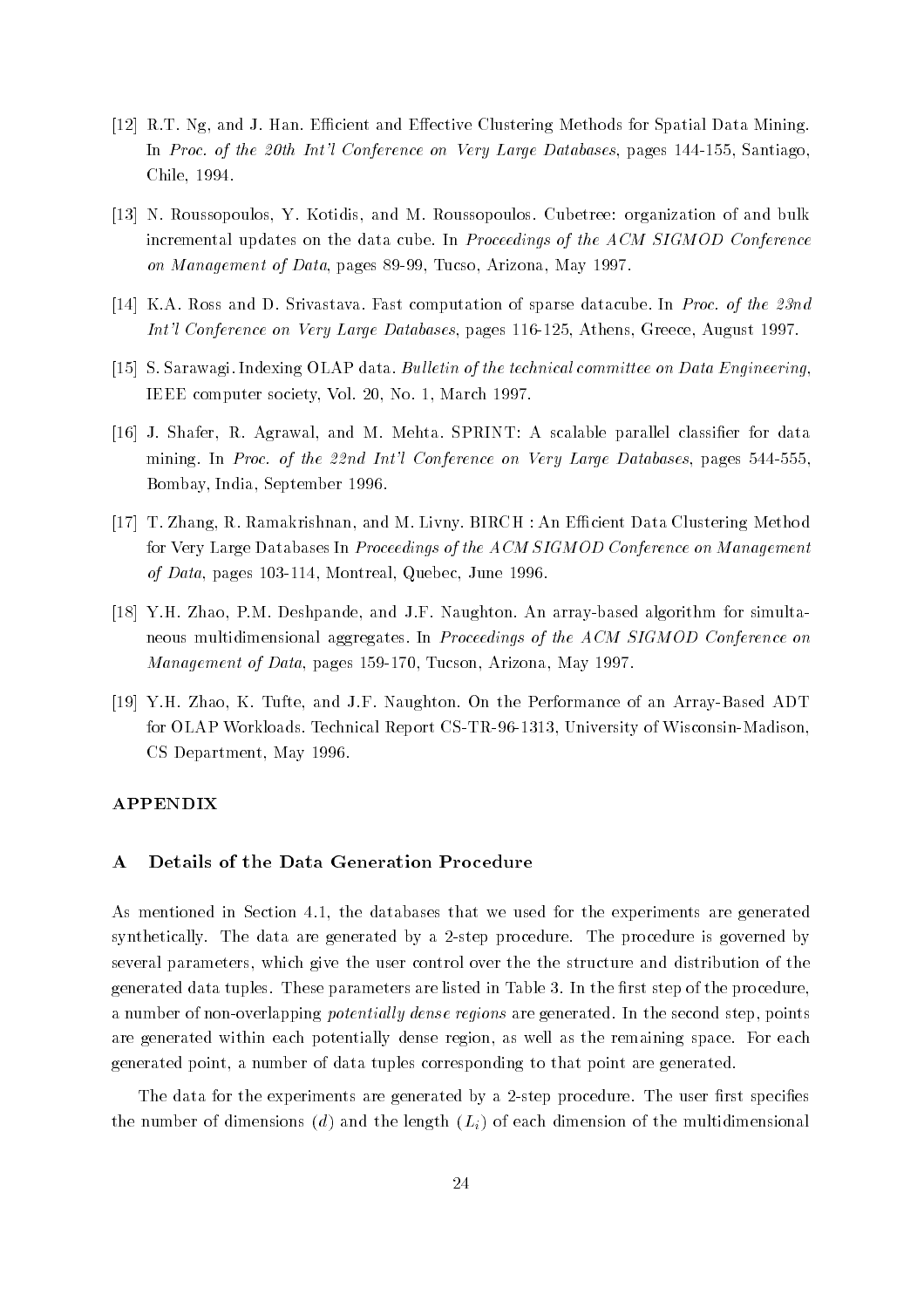space in which data points and dense regions are generated. In the first step, a number  $(N_{dr})$ of non-overlapping hyper-rectangular regions called potential ly dense regions are generated The lengths of the regions in each dimension are carefully controlled so that they follow a increase and variance with the meaning (if) with the user and user and called the user  $\alpha$ 

In the second step, data points are generated in the potentially dense regions as well as the whole space, according to the density parameters  $(\overline{\rho}_{dr}, \rho_s)$  specified by the user. Within each potentially dense region, the generated data points are distributed uniformly. Each data point is next used to generate a number of tuples, which are inserted to an initially empty database. The average number of tuples per space point is specified by the user.

This procedure gives the user flexible control on the number of dimensions, the lengths of the whole space as well as the dense regions the number of dense regions the density of the whole space as well as the dense regions, and the size of the final database.

## Step 1: generation of potentially dense regions

This step takes several parameters as shown in Table  The rst few parameters determine the shape of the multidimensional space containing the data. The parameter  $d$  specifies the number of dimensions of the space, while the values  $L_i$   $(i = 0, 1, 2, \ldots, d-1)$  specify the length of the space in each dimension in each dimension in each dimension in the space  $\mathbf{I}$ total volume of the cube space  $V_{DCS}$  is given by

$$
V_{DCS} = \prod_{i=0}^{d-1} L_i \tag{A.1}
$$

The parameter  $\rho_s$  is the average density of the sparse region, which is the parts of the cube space not occupied by any dense regions. Density is defined as the number of distinct points divided by the total hyper-volume On average each point corresponds to m tuples in the final database. This parameter is called the "*multiplicity*" of the whole space. Therefore, the

| parameter              | meaning                                                     |
|------------------------|-------------------------------------------------------------|
| $\overline{d}$         | no. of dimensions                                           |
| $L_i$                  | length of dimension $i$                                     |
| $\rho_s$               | density of the sparse region                                |
| m                      | average multiplicity for the whole space                    |
| $N_{dr}$               | no. of dense regions                                        |
| $\overline{l}_i$       | average length of dense regions in dimension $i$            |
| $\sigma_i$             | standard deviation of the length of $d.r.$ in dimension $i$ |
| $\overline{\rho}_{dr}$ | average density of dense regions                            |
| $\overline{m}_{dr}$    | average multiplicity for the dense regions                  |
|                        |                                                             |

<u>Table is the parameters for data generation</u>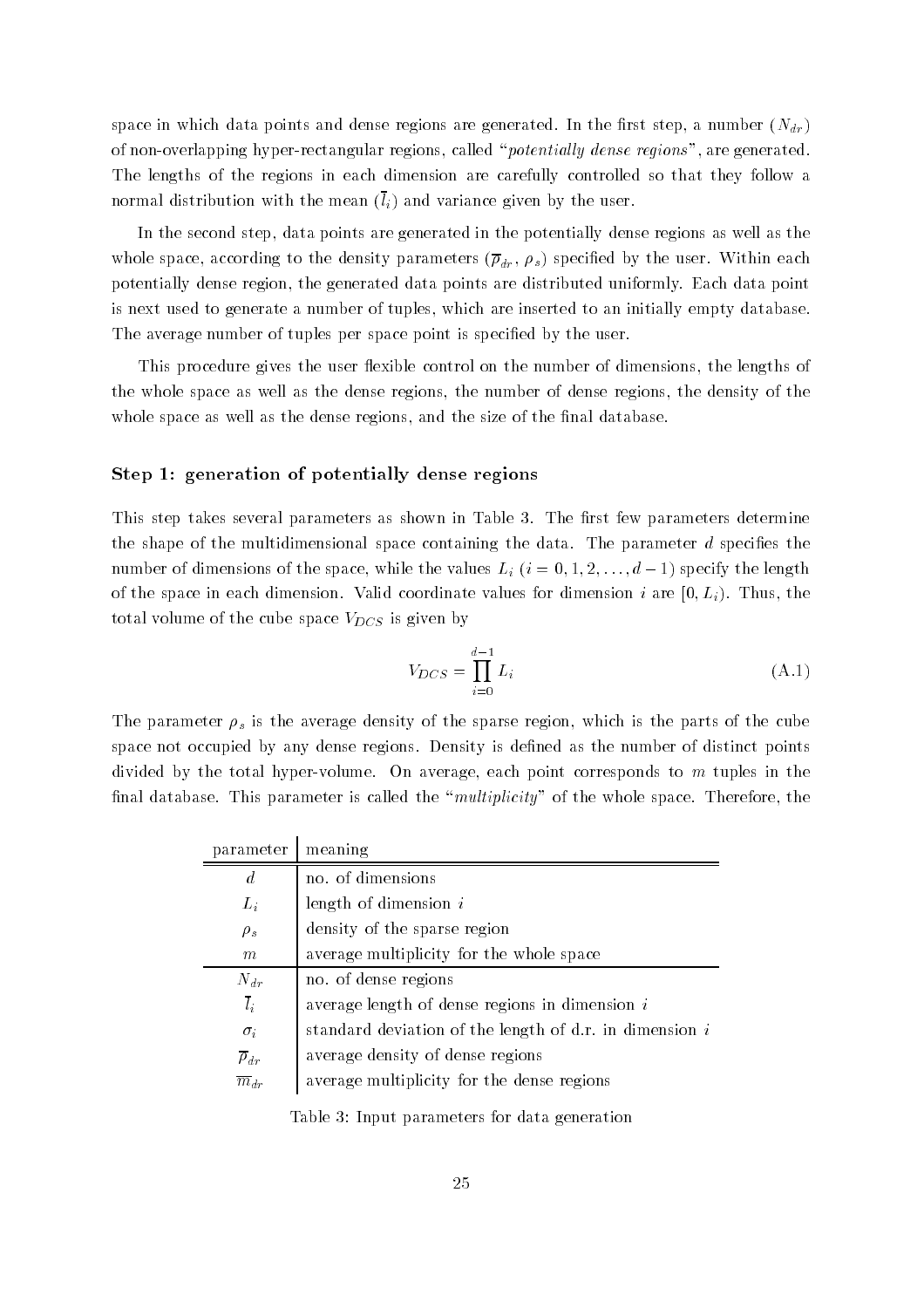number of data tuples generated,  $N_t$ , will be

$$
N_t = m \cdot N_p \tag{A.2}
$$

where  $N_p$  is the total number of distinct points in the data cube.

The next parameter  $N_{dr}$  specifies the total number of potentially dense regions to be generated. The potentially dense regions are generated in such a way that overlapping is avoided. The length of each region in dimension i is a Gaussian random variable with mean  $\bar{l}_i$  and standard deviation  $\sigma_i$ . Thus, the average volume of each potentially dense region is

$$
\overline{V}_{dr} = \prod_{i=0}^{d-1} \overline{l}_i \tag{A.3}
$$

The position of the region is a uniformly distributed variable, so that the region will fit within the whole multidimensional space If the region so generated overlaps with other already generated regions, then the current region is shrunk to avoid overlapping. The amount of shrinking is recorded, so that the next generated region can have its size adjusted suitably. This is to maintain the mean lengths of the dense regions to be  $\bar{l}_i$ . If a region cannot be shrunk to avoid overlapping it is abandoned and another region generated instead If too many attempts have been made without successfully generating a new region which does not overlap with the existing ones even after shrinking, the procedure aborts. The most probable cause for this is that the whole space is too small to accommodate so many non-overlapping potentially dense regions of such large sizes

To each potentially dense region are assigned two numbers—the density and the average multiplicity The density of each potentially dense region is generated so that it follows a Gaussian random variable with mean  $\overline{\rho}_{dr}$  and standard deviation  $\overline{\rho}_{dr}/20$ . This means that on average, each potentially dense region will have  $\overline{\rho}_{dr} \cdot \overline{V}_{dr}$  points generated in it. The average multiplicity of the region is a Poisson random variable with mean  $\overline{m}_{dr}$ . These two assigned values are used in the next step of the data generation procedure

#### Step - generation of points and tuples

The next step takes in the potentially dense regions generated in step 1 as parameter, and generates points in the potentially dense regions as well as the whole space Tuples are then generated from these generated points according to the multiplicity values

To generate the data, a random point in the whole space is picked. The position of the point is determined by uniform distribution. The point is then checked to see if it falls into one of the potentially dense regions If so it is added to that region Otherwise it is added to the list of "sparse points". This procedure is repeated until the number of points accumulated in the sparse point list has reached the desired value  $\rho_s(V_{DCS} - N_{dr} \cdot \overline{V}_{dr})$ 

Next, each potentially dense region is examined. If it has accumulated too many points the extra points are dropped Otherwise uniformly distributed points are repeatedly generated